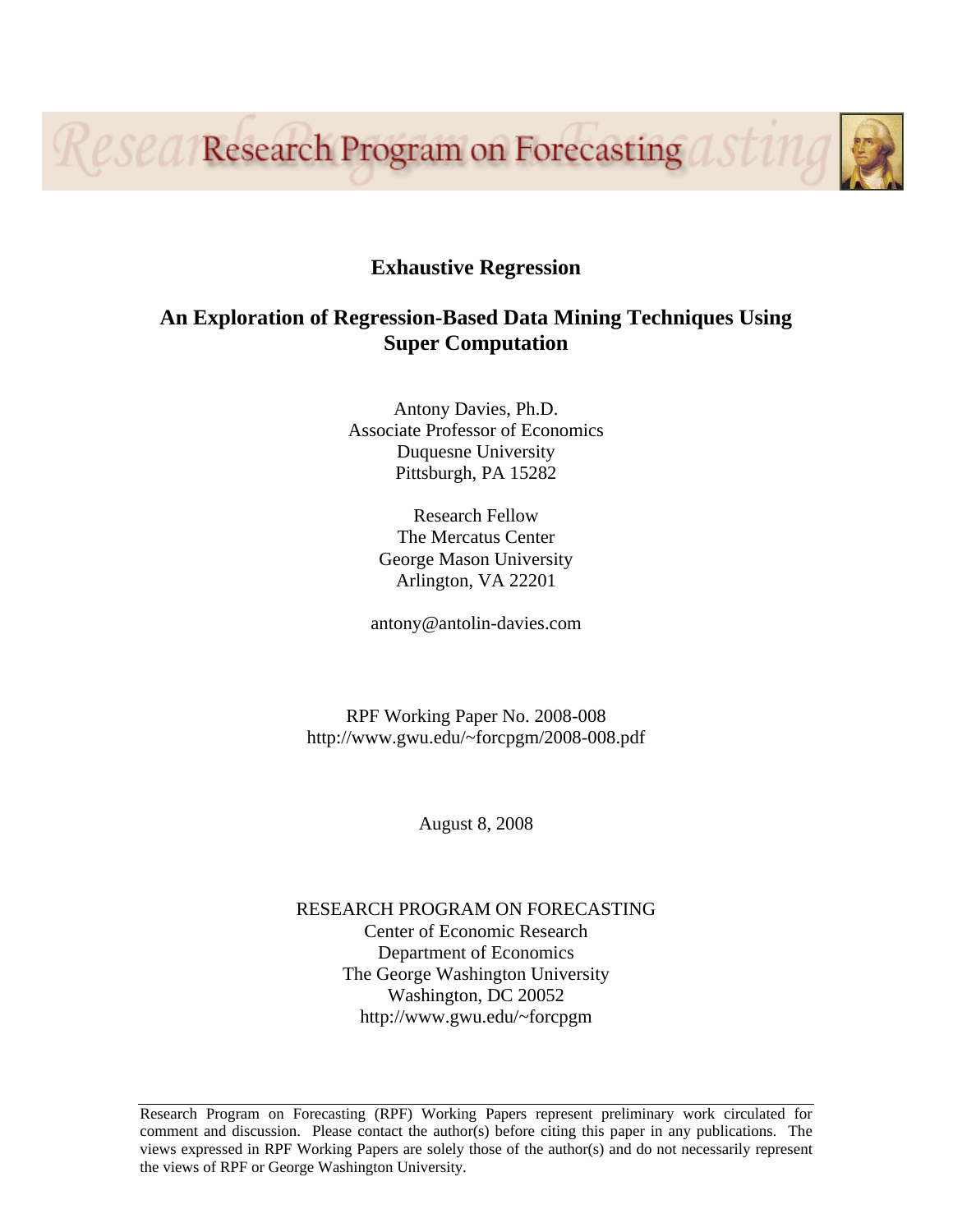# **Exhaustive Regression**

# **An Exploration of Regression-Based Data Mining Techniques Using Super Computation**

Antony Davies, Ph.D. Associate Professor of Economics Duquesne University Pittsburgh, PA 15282

> Research Fellow The Mercatus Center George Mason University Arlington, VA 22201

antony@antolin-davies.com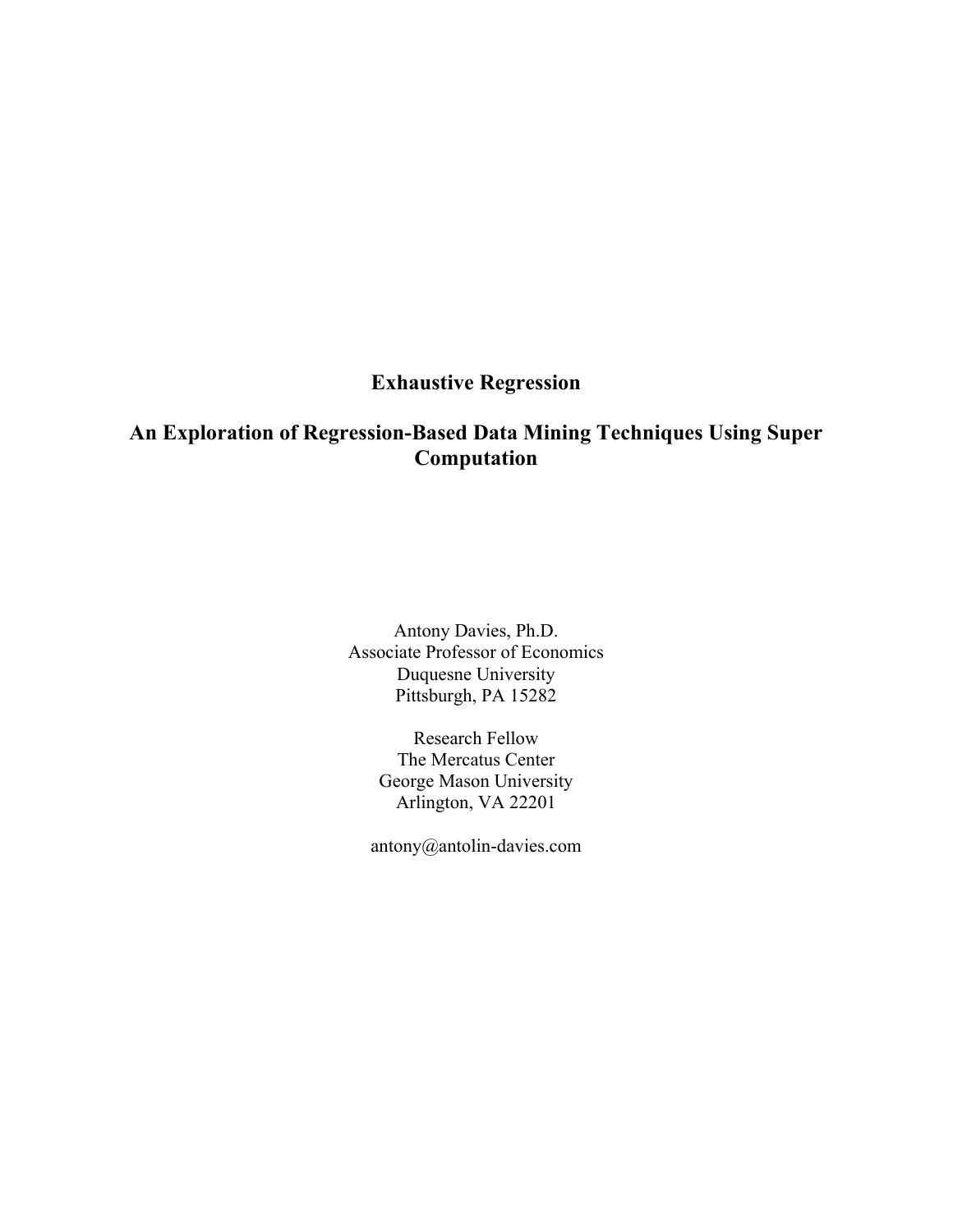Regression analysis is intended to be used when the researcher seeks to test a given hypothesis against a data set. Unfortunately, in many applications it is either not possible to specify a hypothesis, typically because the research is in a very early stage, or it is not desirable to form a hypothesis, typically because the number of potential explanatory variables is very large. In these cases, researchers have resorted either to overt data mining techniques such as stepwise regression, or covert data mining techniques such as running variations on regression models prior to running the final model (also known as "data peeking"). While data mining side-steps the need to form a hypothesis, it is highly susceptible to generating spurious results. This paper draws on the known properties of OLS estimators in the presence of omitted and extraneous variable models to propose a procedure for data mining that attempts to distinguish between parameter estimates that are significant due to an underlying structural relationship and those that are significant due to random chance.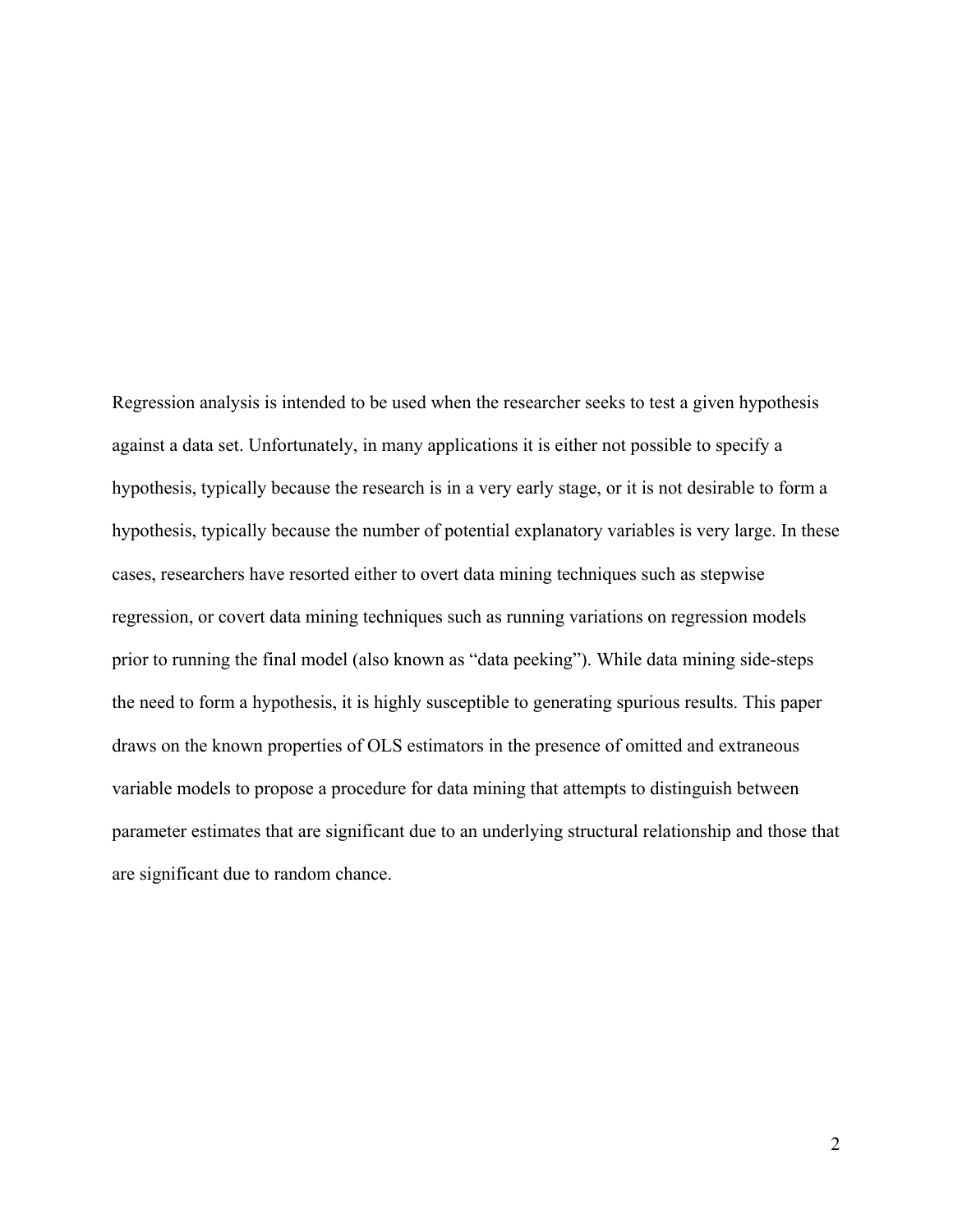### **1. Background**

Regression analysis is designed to estimate the probability of observing a given data set given that a pre-determined hypothesis about the relationship between an outcome variable and a set of factors is assumed to be true. Unfortunately, in many applications it is not possible to specify a hypothesis. Two possible reasons why a researcher would want to perform analysis absent a hypothesis are:

*Large Data Scope*: Data size refers to the number of observations in a data set. Data scope refers to the number of potential explanatory factors ("candidate factors") in the data set. In the case of large data scope (e.g., economic and financial data sets), the number of candidate factors is so large that the cost of forming a tractable hypothesis is prohibitive.

*Early Stage Analysis*: In the case of early stage analysis (e.g., clinical data), there has not been enough observation to as yet for a hypothesis.

To date, stepwise regression (SR) has been one of the more widely used techniques for performing these "hypothesis-less" analyses. SR methods perform a "smart" sampling of regression models in an attempt to find a regression model that best fits the data. The procedure for "smartly" sampling is ad-hoc. Two typically used procedures are backward (wherein the first model includes all factors and factors are removed one at a time) and forward (wherein the first model includes no factors and factors are added one at a time). SR procedures contain three major flaws:

> *Sampling size*: The number of regression models that can be constructed from a given data set can be incredibly large. For example, with only 30 candidate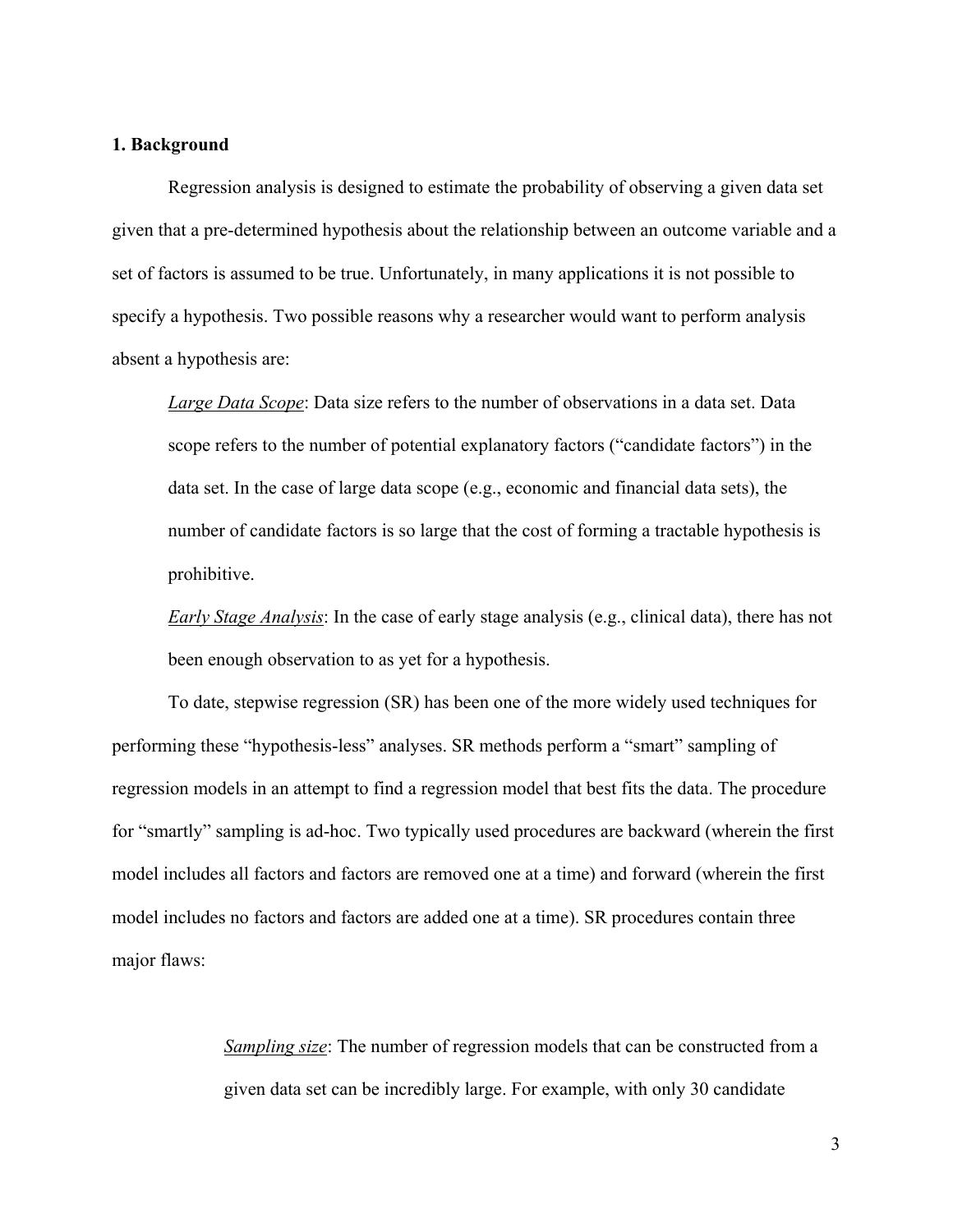factors one could construct more than 1 billion regression models  $(2^{30} – 1)$ . Stepwise procedures sample only a small number (typically less than 100) of the set of possible regression models. While stepwise methods can find models that fit the data reasonably well, as the number of factors rises, the probability of stepwise methods finding the best-fit model is virtually zero.

*Fit criterion*: In evaluating competing models, stepwise methods typically employ an F-statistic criterion. This criterion causes stepwise to methods to seek out the model that comes closest to explaining the data set. However, as the number of candidate factors increases, what also increases is the probability of a given factor adding explanatory power *simply by random chance*. Thus, the stepwise fit criterion cannot distinguish between factors that contribute explanatory power to the outcome variable because of an underlying relationship ("deterministic factors") and those that contribute by random chance only ("spurious factors"). *Initial condition*: Because SR only examines a small subset of the space of possible models and because the space of "fits" of the models (potentially) contains many local optima, the solution SR returns varies based on the starting point of the search. For example, for the same data set, SR backward and SR forward can yield different results. As the starting points for SR backward and SR forward are arbitrary, there are many other potential starting points each of which potentially yields a different result. For example, Figure 1 depicts the space of possible regression models that can be formed using *K* factors. Each block represents one regression model. The shade of the block indicates the "quality" of the model (e.g., goodness of fit). A stepwise procedure that starts at model A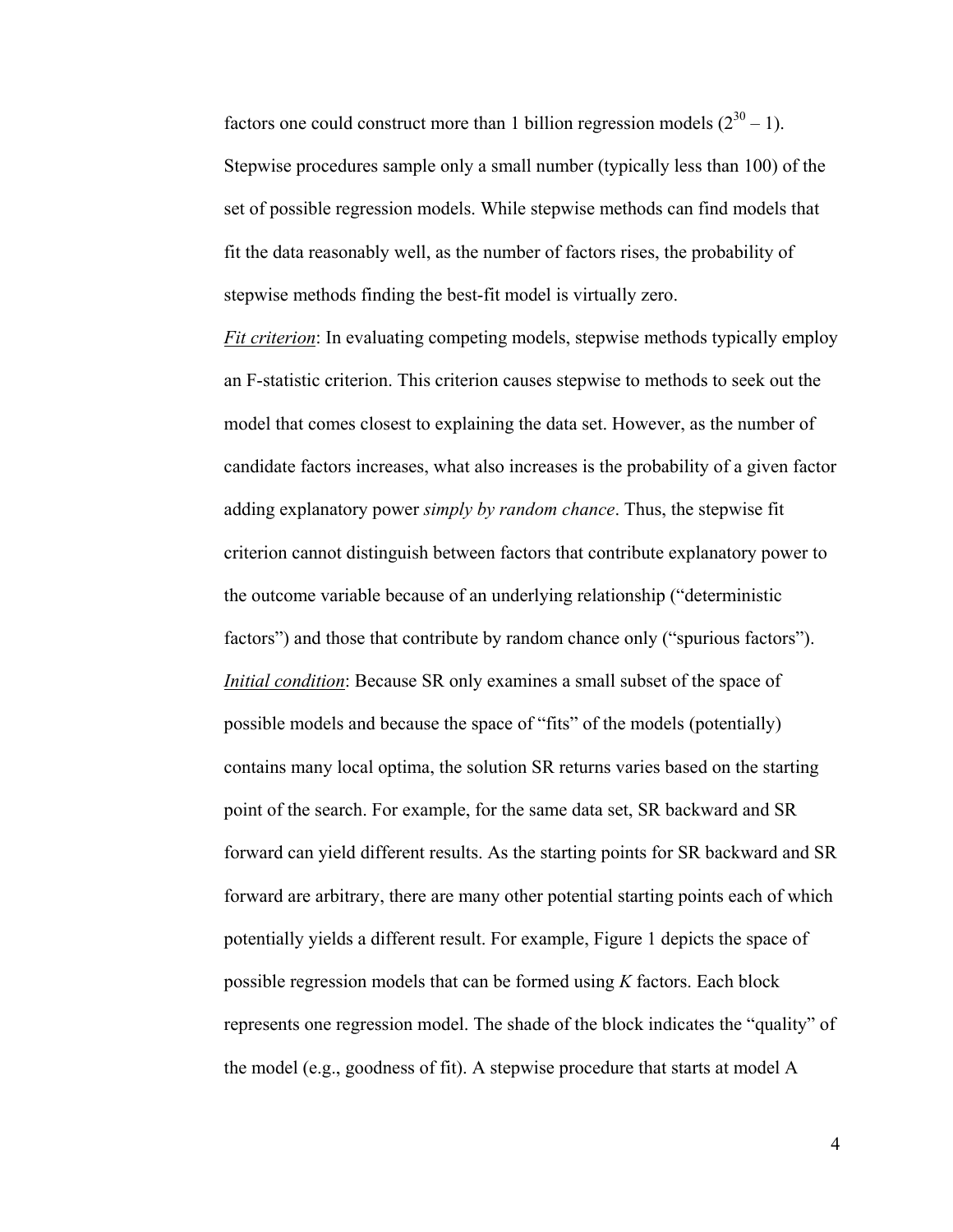evaluates models in the vicinity of A, moves to the best model, then re-evaluates in the new vicinity. This continues until the procedure cannot find a better model in the vicinity. In this example, stepwise would move along the indicated path starting at point A. Were stepwise to start at point B, however, it would end up at a different "optimal" model. Out of the four starting points shown, only starting point D finds the best model.



**Figure 1. Results from stepwise procedures are dependent on the initial condition from which the search commences.** 

## **2. All Subsets Regression**

All Subsets Regression (ASR) is a procedure intended to be used when a researcher wants to perform analysis in the absence of a hypothesis and wants to avoid the sampling size problem inherent in stepwise procedures. For *K* potential explanatory factors, ASR examines all  $2<sup>K</sup> - 1$  linear models that can be constructed. Until recently, ASR has been infeasible due to the massive computing power required. By employing grid-enabled super computation, it is now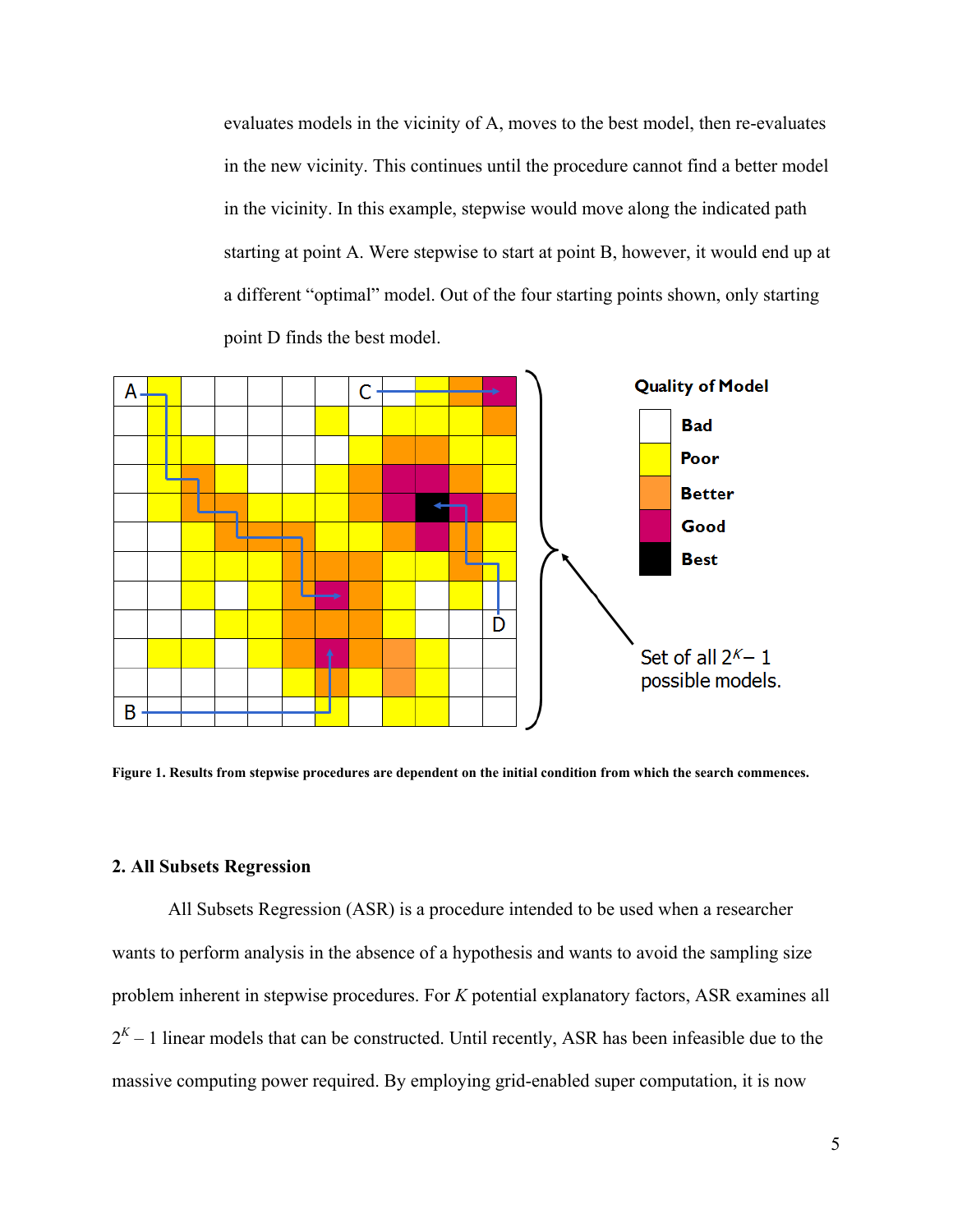feasible to conduct ASR for moderately sized data sets. For example, as of today an average computer would require nearly 100 years of continuous work to perform ASR on a data set containing 40 candidate factors (see Figure 2), while a 10,000 node grid computer could complete the same analysis in less than a week. While ASR solves the sampling size and initial condition problems inherent in SR, ASR remains subject to the fit criterion problem. If anything, the fit criterion is more of a problem for ASR as the procedure examines a much larger space of models than does SR and therefore is more likely to find spurious factors.



**Number of Candidate Regressors** 

**Figure 2. The time a single computer requires to perform ASR rises exponentially with the number of candidate factors.**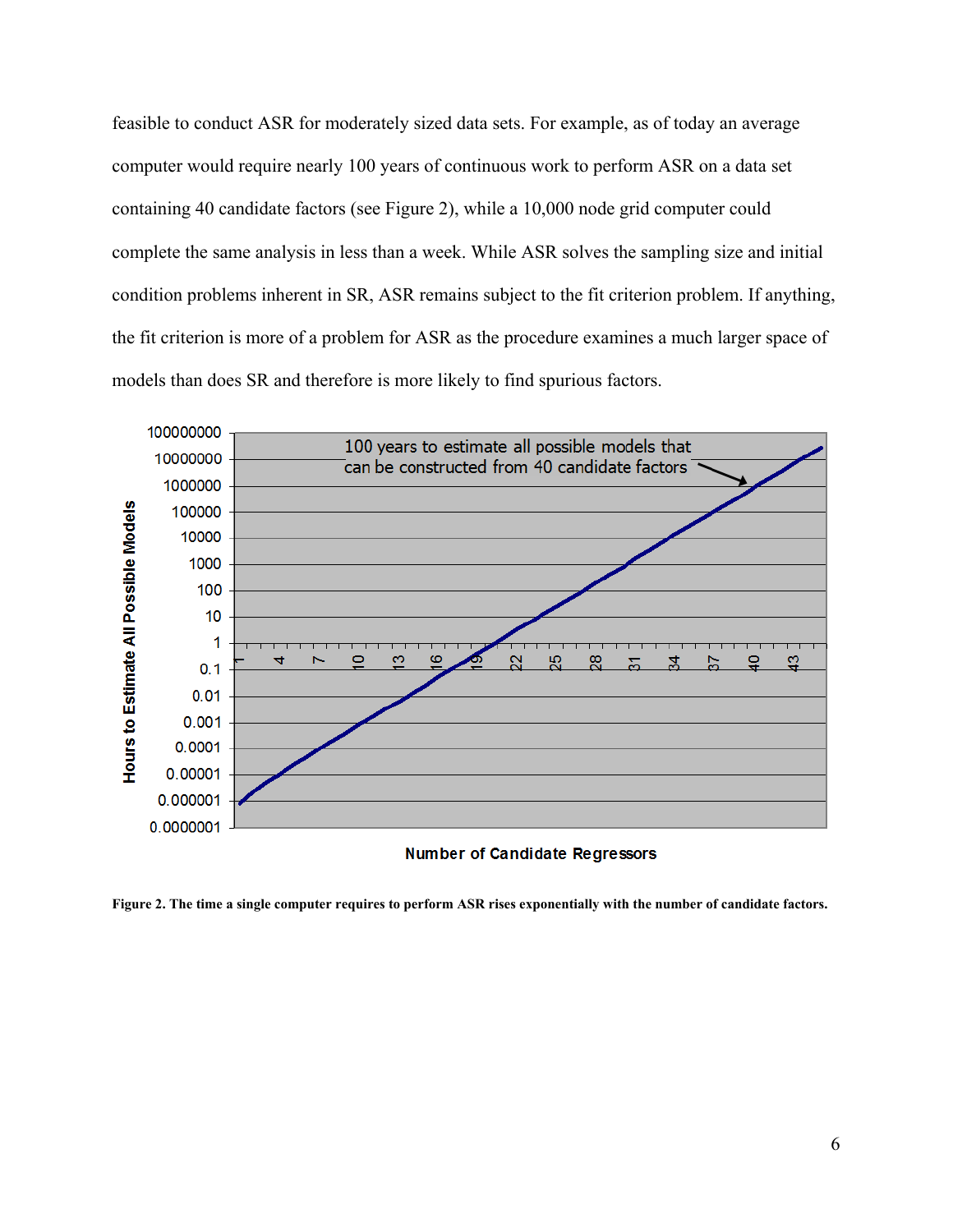### **3. Exhaustive Regression**

Exhaustive Regression (ER) utilizes the ASR procedure, but attempts to identify spurious factors via a *cross-model chi-square statistic* that tests for stability in parameter estimates across models. The cross-model stability test compares parameter estimates for each factor across all  $2^{K-1}$  models in which the factor appears. Factors whose parameter estimates yield significantly different results across models are identified as spurious. A given factor can exist in one of three types of models: omitted factor model, correctly specified model, and extraneous factor model. A correctly specified model contains all of the explanatory factors (i.e., the factors contribute to explaining the outcome variable because of some underlying relationship between the factor and the outcome) and no other factors. An omitted variable model includes at least one, but not all explanatory factors and (possibly) other factors. An extraneous variable model includes all explanatory factors and at least one other factor.

In the cases of the correctly specified model and the extraneous variable model, estimates of parameters associated with the factors ("slope coefficients") are unbiased.<sup>1</sup> In the case of the omitted variable model, however, estimates of the slope coefficients are biased and the direction of bias is a function of the covariances of the omitted factor with the outcome variable and the omitted factor with the factors included in the model. For example, consider a data set containing  $k_1+k_2+k_3$  factors, for each of which there are *N* observations. Let the factors be arranged into three  $Nxk_j$ ,  $j = \{1,2,3\}$  matrices  $X_1, X_2,$  and  $X_3$ , and let the sets of slope coefficients associated with each set of factors be the *kj*x1 vectors **β**1, **β**2, and **β**3, respectively. Let **Y** be an *N*x1 vector of observations on the outcome variable. Suppose that, unknown to the researcher, the process that determines the outcome variable is

 $\overline{a}$ 

<sup>&</sup>lt;sup>1</sup> Assuming, of course, that the remaining classical linear model assumptions hold.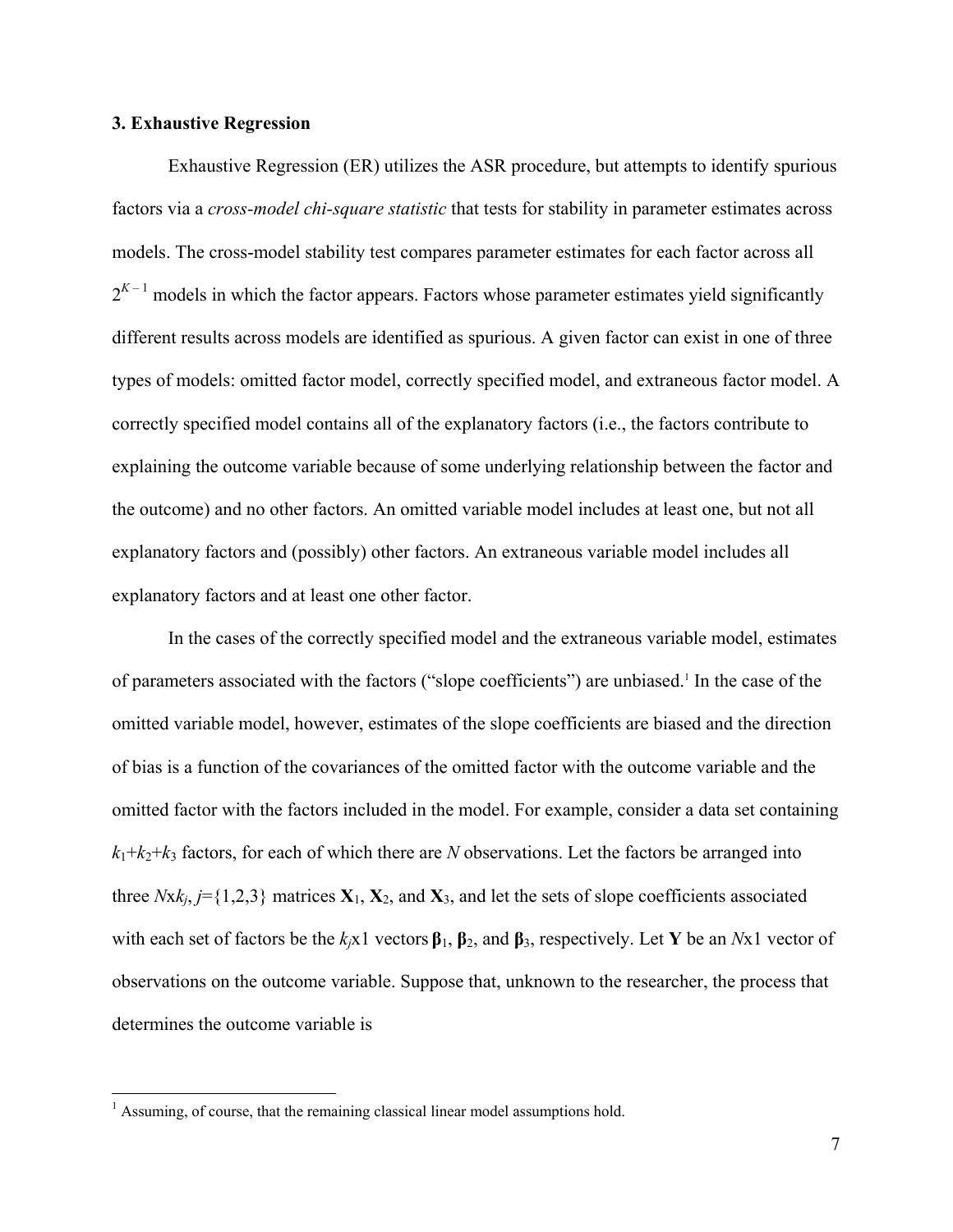$$
\mathbf{Y} = \mathbf{X}_1 \mathbf{\beta}_1 + \mathbf{X}_2 \mathbf{\beta}_2 + \mathbf{u} \tag{1}
$$

where **u** is an *Nx1* vector of independently and identically normally distributed errors. The three cases are attained when we apply the ordinary least squares (OLS) procedure to estimate the following models:

Omitted Variable Case: 
$$
\mathbf{Y} = \mathbf{X}_1 \mathbf{\beta}_1 + \mathbf{u}_0
$$
  
Correctly Specifically Case: 
$$
\mathbf{Y} = \mathbf{X}_1 \mathbf{\beta}_1 + \mathbf{X}_2 \mathbf{\beta}_2 + \mathbf{u}
$$
  
Extaneous Variable Case: 
$$
\mathbf{Y} = \mathbf{X}_1 \mathbf{\beta}_1 + \mathbf{X}_2 \mathbf{\beta}_2 + \mathbf{X}_3 \mathbf{\beta}_3 + \mathbf{u}_E
$$

In the correctly specified case, the ordinary least squares regression procedure yields the slope estimate:

$$
\begin{bmatrix} \hat{\beta}_1 \\ \hat{\beta}_2 \end{bmatrix} = \left( \begin{bmatrix} \mathbf{X}_1 & \mathbf{X}_2 \end{bmatrix} \begin{bmatrix} \mathbf{X}_1 & \mathbf{X}_2 \end{bmatrix} \right)^{-1} \begin{bmatrix} \mathbf{X}_1 & \mathbf{X}_2 \end{bmatrix} \mathbf{Y}
$$
 (2)

where the square brackets indicate a partitioned matrix. Substituting the definition for **Y** from (1) into (2), it can be shown that the expected values of the slope estimates equal the true slope values:

$$
E\left(\begin{bmatrix} \hat{\beta}_1 \\ \hat{\beta}_2 \end{bmatrix}\right) = \begin{bmatrix} \beta_1 \\ \beta_2 \end{bmatrix}
$$

This is the unbiasedness condition. Similarly, in the extraneous variable case, we have:

$$
\begin{bmatrix} \hat{\beta}_1 \\ \hat{\beta}_2 \\ \hat{\beta}_3 \end{bmatrix} = \left( \begin{bmatrix} X_1 & X_2 & X_3 \end{bmatrix} \begin{bmatrix} X_1 & X_2 & X_3 \end{bmatrix} \right)^{-1} \begin{bmatrix} X_1 & X_2 & X_3 \end{bmatrix} Y
$$
(3)

Again, it can be shown that the expected values of the slope estimates equal the true slope values: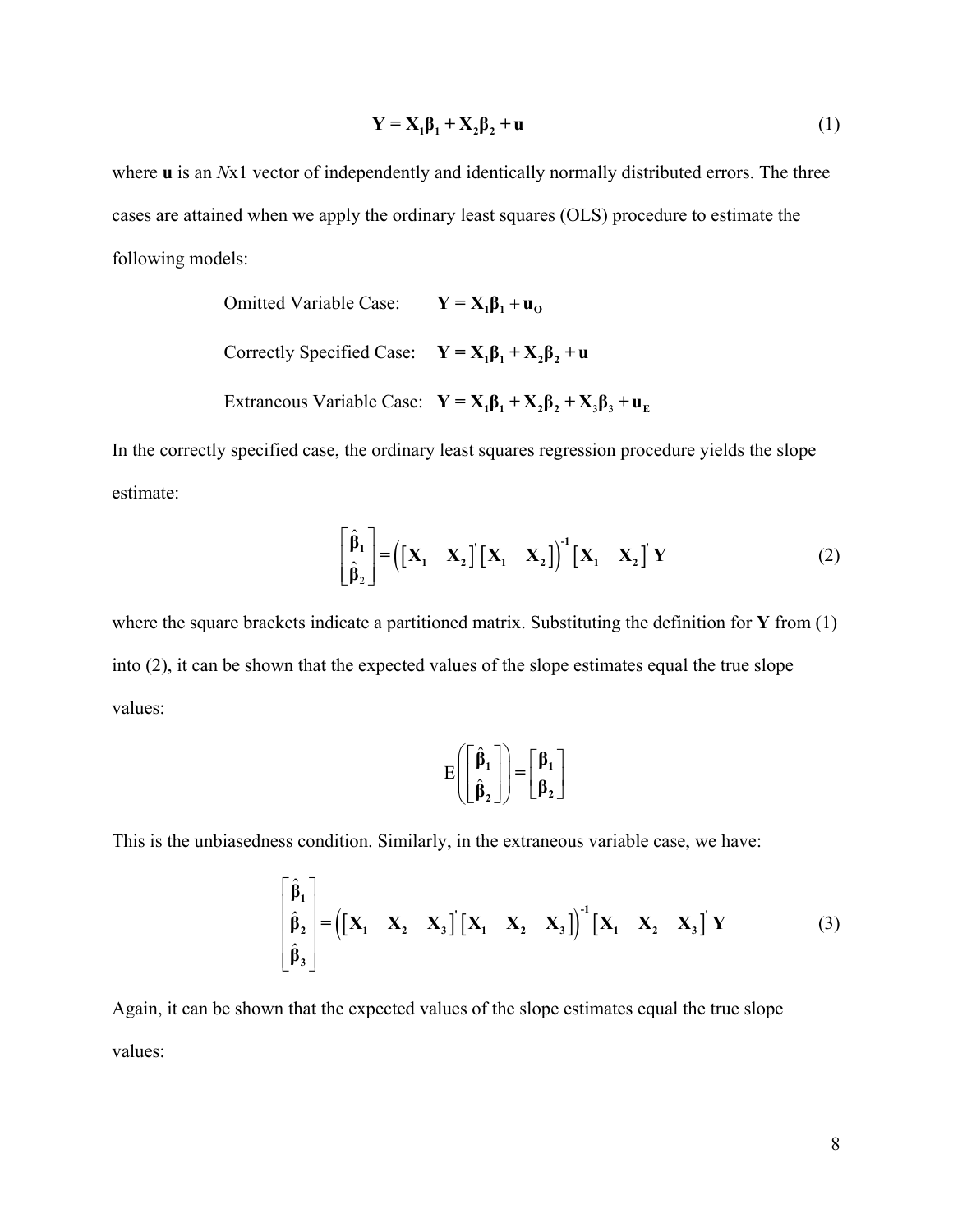$$
E\left(\begin{bmatrix} \hat{\beta}_1 \\ \hat{\beta}_2 \\ \hat{\beta}_3 \end{bmatrix}\right) = \begin{bmatrix} \beta_1 \\ \beta_2 \\ 0 \end{bmatrix}
$$

By contrast, in the omitted variable case, we have

$$
\hat{\beta}_1 = \left(\mathbf{X}_1 \mathbf{X}_1\right)^{-1} \mathbf{X}_1 \mathbf{Y} \tag{4}
$$

Substituting  $(1)$  into  $(4)$ , we have

$$
\hat{\beta}_1 = \left(\mathbf{X}_1'\mathbf{X}_1\right)^{-1}\mathbf{X}_1'\left(\mathbf{X}_1\boldsymbol{\beta}_1 + \mathbf{X}_2\boldsymbol{\beta}_2 + \mathbf{u}\right)
$$

and the expected values of the slope estimates are:

$$
E(\hat{\beta}_1) = \beta_1 + (X_1'X_1)^{-1} X_1'X_2 \beta_2 \neq \beta_1
$$
 (5)

From (5), we see that the expected value of the slope estimates in the omitted variable case are biased and that the direction of the bias depends on  $X_1'X_2\beta_2$ .

We can construct a sequence of omitted variable cases as follows. Let

 $\{Z_1, Z_2, ..., Z_{2^{k_2}-1}\}\)$  be the set of all (column-wise unique) subsets of  $X_2$ .<sup>2</sup> Let  $\tilde{X}_i$  be the set of regressors formed by merging  $X_1$  and  $X_2$  and then removing  $Z_i$  so that, from the superset of regressors formed by merging  $X_1$  and  $X_2$ ,  $\tilde{X}_i$  is the set of included regressors and  $Z_i$  is the corresponding set of excluded regressors. Finally, let  $\hat{\beta}_1^i$  be the OLS estimate of  $\beta_1$  obtained by regressing **Y** on  $\tilde{\mathbf{X}}_i$ . The expected value of the mean of the  $\hat{\beta}_1^i$  across all  $2^{k_2} - 1$  regression models is:

$$
E\left(\frac{1}{2^{k_2}-1}\sum_{i=1}^{2^{k_2}-1}\hat{\boldsymbol{\beta}}_1^{i}\right) = \boldsymbol{\beta}_1 + E\left(\frac{1}{2^{k_2}-1}\sum_{i=1}^{2^{k_2}-1} \left(\tilde{\mathbf{X}}_i^{i}\tilde{\mathbf{X}}_i\right)^{-1}\tilde{\mathbf{X}}_i^{i}\mathbf{Z}_i\boldsymbol{\beta}_2^{i}\right)
$$
(6)

<sup>&</sup>lt;sup>2</sup> Since  $\mathbf{Z}_i$ 's are subsets of  $\mathbf{X}_2$ , each  $\mathbf{Z}_i$  is *Nxj* where  $j \leq k_2$ .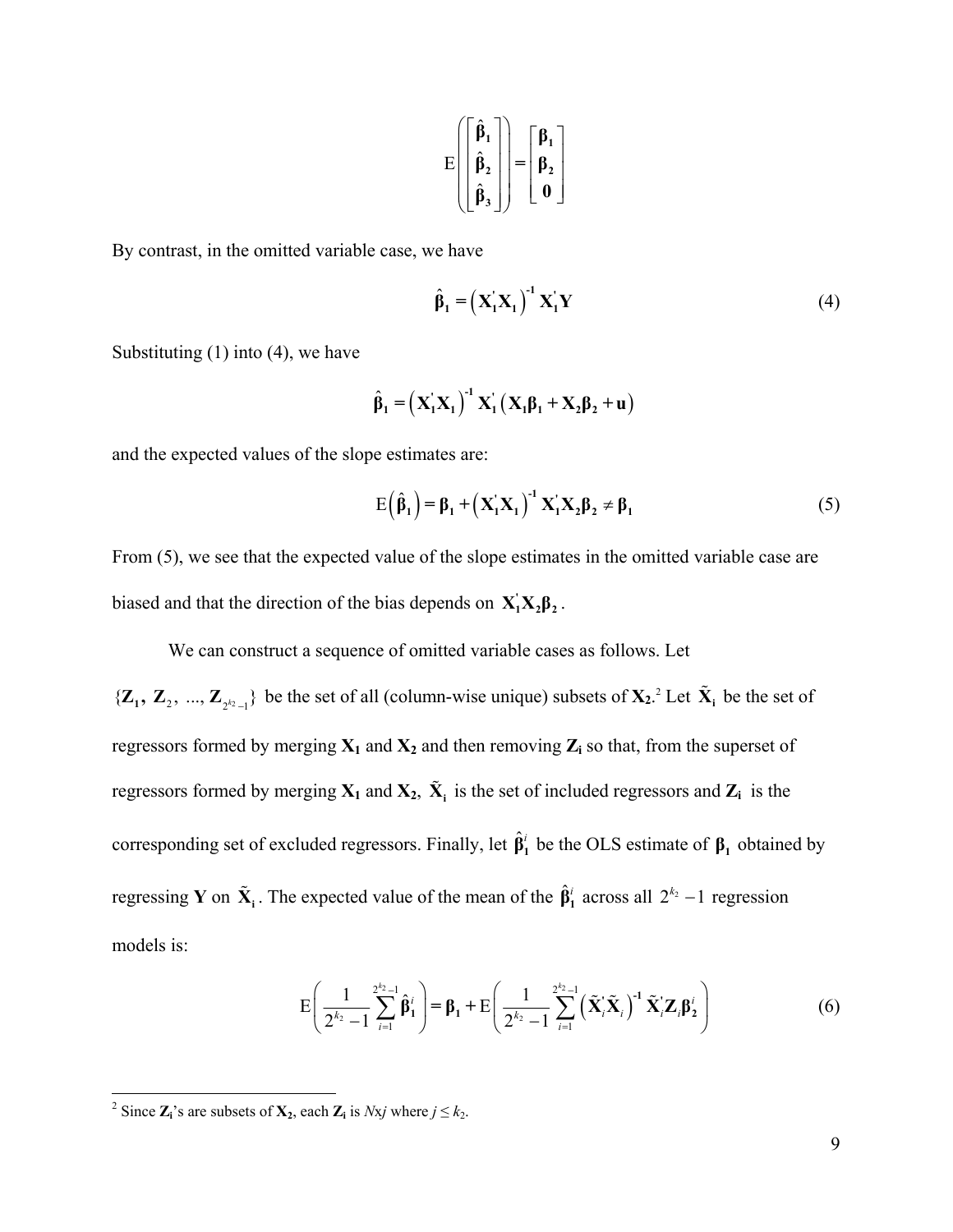From (6), we see that the expected value of the mean of the  $\hat{\beta}_1^i$  is  $\beta_1$  when any of the following conditions are met:

- 1. For each set of included regressors, there is no covariance between the included regressors and the corresponding set of excluded regressors (i.e.,  $\tilde{\mathbf{X}}_i \mathbf{Z}_i = \mathbf{0} \ \forall \ i$ );
- 2. For some sets of included regressors, there is a non-zero covariance between the included regressors and the corresponding set of excluded regressors (i.e.,  $\tilde{\mathbf{X}}_i \mathbf{Z}_i \neq \mathbf{0} \ \forall \ i$ ), but the expected value of the covariances is zero (i.e.,  $E(\tilde{\mathbf{X}}_i \mathbf{Z}_i) = \mathbf{0}$ );
- 3. For some sets of included regressors, there is a non-zero covariance between the included regressors and the corresponding set of excluded regressors (i.e.,  $\tilde{\mathbf{X}}_i \mathbf{Z}_i \neq \mathbf{0} \ \forall \ i$ ), and the expected value of the covariances is non-zero (i.e.,  $E(\tilde{X}_i Z_i) \neq 0$ ), but the expected covariance of the excluded regressors with the dependent variable is zero

(i.e., 
$$
E(\beta_2^i) = 0
$$
);

4. None of the above holds, but the expected value of the product of (1) the covariances between the included and excluded regressors and (2) the covariance of the excluded regressors with the dependent variable is zero (i.e.,  $E(\tilde{\mathbf{X}}_i \mathbf{Z}_i \boldsymbol{\beta}_i) = \mathbf{0}$ ).

The ER procedure relies on the reasonable assumption that, as the data number of factors in the data set increases, conditions (2), (3), and (4) will hold asymptotically. If true, this enables us to construct the cross-model chi-square statistic.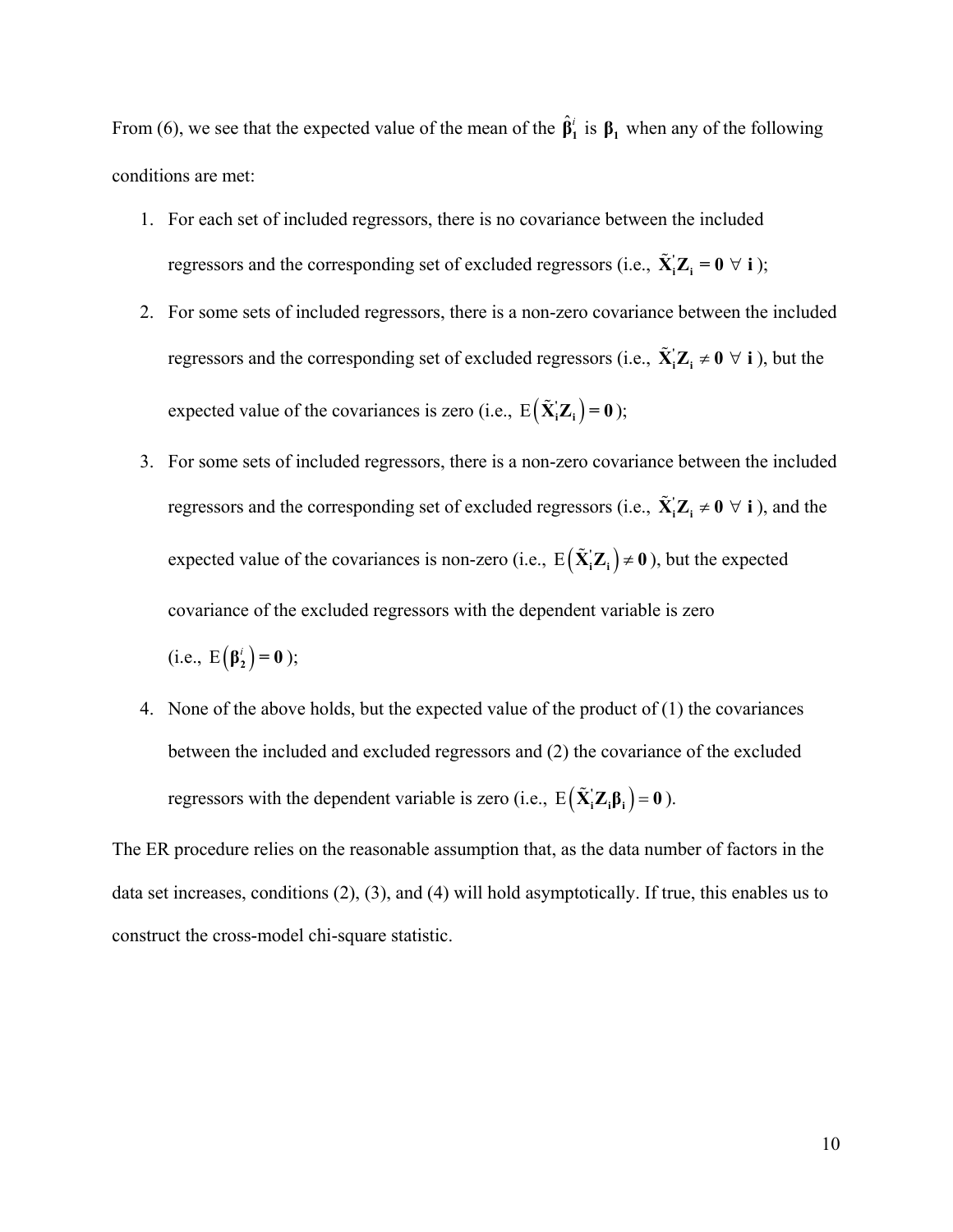### **4. The Cross-Model Chi-Square Statistic**

Let us assume that the  $i^{\text{th}}$  (in a set of *K*) factor,  $x_i$  (where  $x_i$  is an *N*x1 vector) has no structural relationship with an outcome variable *y*. Consider the equation:

$$
y = \alpha + \beta_1 x_1 + \beta_2 x_2 + \dots + \beta_k x_k + u \tag{7}
$$

Under the null hypothesis of  $\beta_i = 0$ , the square of the ratio of  $\hat{\beta}_i$  to its standard error is distributed  $\chi^2$  with one degree of freedom. By adding factors to and removing factors (other than *x<sub>i</sub>*) from (7), we can obtain other estimates of  $\beta_i$ . Let  $\hat{\beta}_i$  be the *j*<sup>th</sup> such estimate of  $\beta_i$ . By looking at all combinations of factors from the superset of *K* factors, we can construct  $2^{K-1}$ estimates of  $\beta_i$ . Under the null hypothesis that  $\beta_i = 0$  and assuming that the  $\hat{\beta}_{ij}$  are independent, we have:

$$
\sum_{j=1}^{2^{K-1}} \left(\frac{\hat{\beta}_{ij}}{s_{\beta_i}}\right)^2 \sim \chi^2_{2^{K-1}}
$$
 (8)

From (8), we can construct  $c_i$ , the cross-model chi-square statistic for the factor  $x_i$ :

$$
c_i = \frac{1}{2^{K-1}} \sum_{j=1}^{2^K-1} \left(\frac{\hat{\beta}_{ij}}{s_{\beta_i}}\right)^2 \sim \chi_1^2
$$
 (9)

 Given the (typically) large number of degrees of freedom inherent in the ER procedure, it is worth noting that the measure in (8) is likely to be subject to Type II errors. In an attempt to compensate, we divide by the number of degrees of freedom to obtain *ci*, a *relative chi-square statistic*, a measure that is less dependent on sample size. Carmines and McIver (1981) and Kline (1998) claim that one should conclude that the data represent a good fit to the hypothesis when the relative chi-square measure is less than 3. Ullman (2001) recommends using a chi-square less than 2.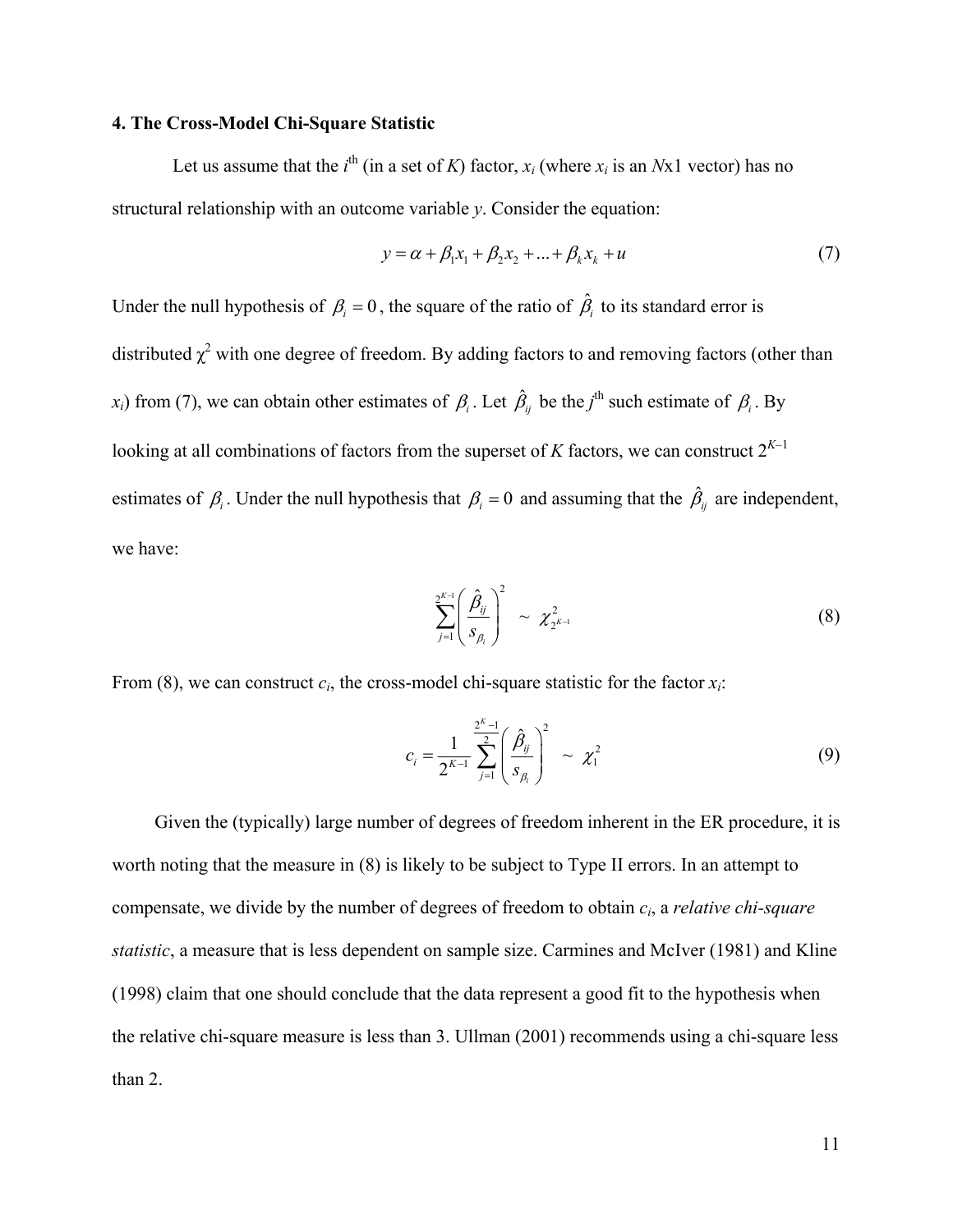Because the  $\hat{\beta}_j$  are obtained by exploring all combinations of factors from a single superset, one might expect the  $\hat{\beta}_{ij}$  to be correlated (particularly when factors are positively correlated), and for the correlation to increase in the presence of stronger multicollinearity among the factors.

### **5. Monte-Carlo Tests of** *ci*

 To test the ability of the cross-model chi-square statistic to identify factors that might show statistically significant slope coefficients simply by random chance, consider an outcome variable, *Y*, that is determined by three factors as follows

$$
Y = \alpha + \beta_1 X_1 + \beta_2 X_2 + \beta_3 X_3 + u \tag{10}
$$

where  $u$  is an error term satisfying the requirements for the classical linear regression model. Let us randomly generate additional factors  $X_4$  through  $X_{15}$ , run the ER procedure and calculate  $c_i$  for each of the factors. The following figures show the results of the ER runs. The first set of bars show results for ER runs applied to the superset of factors *X*1 through *X*4. The results are derived as follows:

- 1. Generate 500 observations for *X*1, randomly selecting observations from the uniform distribution.
- 2. Generate 500 observations each for  $X_2$  through  $X_1$ <sub>5</sub> such that  $X_i = \gamma_i X_1 + \gamma_i$  where the  $\gamma_i$ are randomly selected from the standard normal distribution and distributed, and *vi* are normally distributed with mean zero and variance 0.1. This step creates varying multicollinearity among the factors.
- 3. Generate *Y* according to (10) where  $\alpha = \beta_1 = \beta_2 = \beta_3 = 1$ , and *u* is normally distributed with a variance of 1.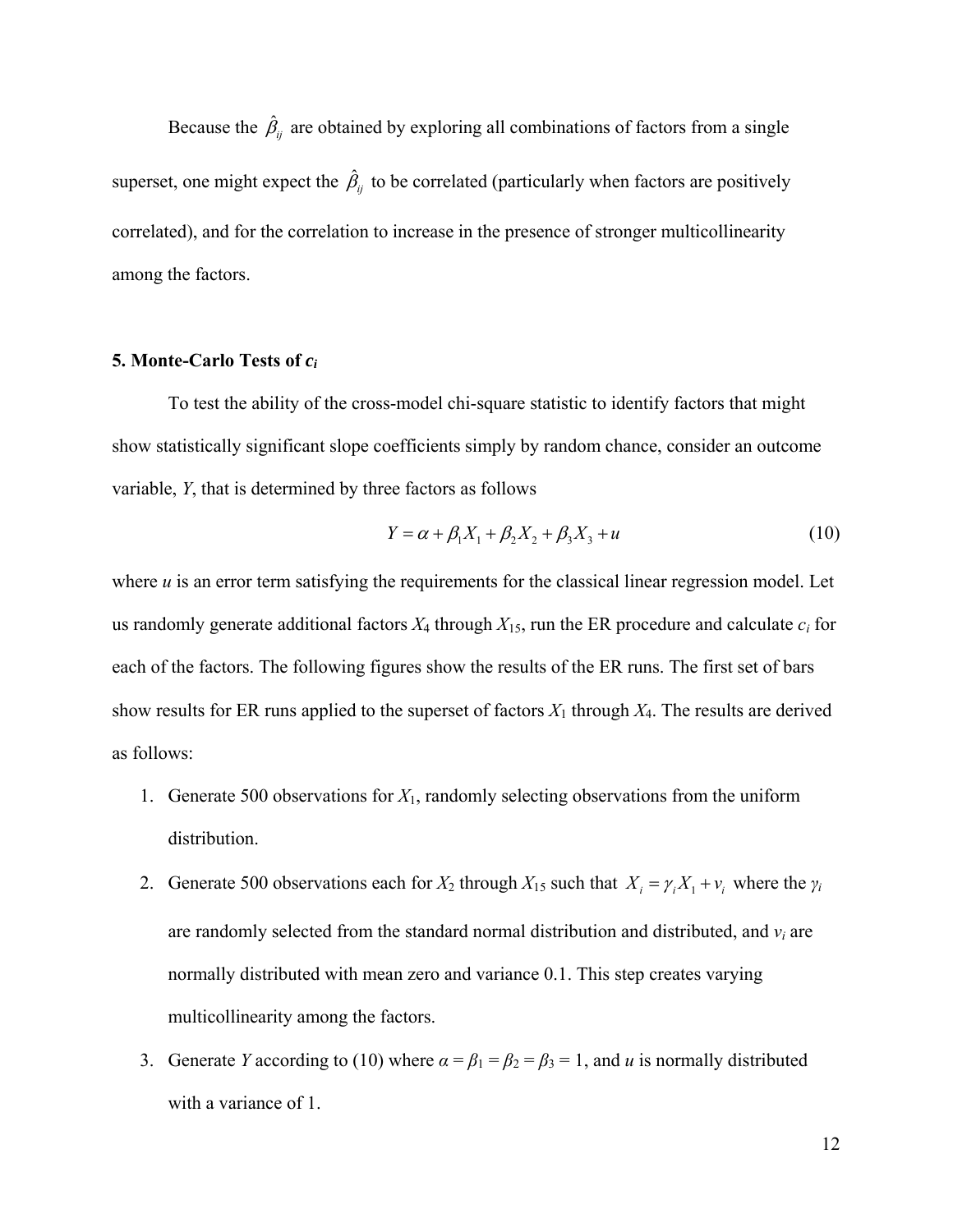4. Run all  $2^{K} - 1 = 15$  regression models to obtain the  $2^{K-1}$  estimates for each  $\beta$ :

 $\hat{\beta}_{1,1}, \dots, \hat{\beta}_{1,8}, \hat{\beta}_{2,1}, \dots, \hat{\beta}_{2,8}, \hat{\beta}_{3,1}, \dots, \hat{\beta}_{3,8}, \hat{\beta}_{4,1}, \dots, \hat{\beta}_{4,8}$ .

- 5. Calculate  $c_1$ ,  $c_2$ ,  $c_3$ , and  $c_4$  according to (9).
- 6. Repeat steps 1 through 5 three-thousand times.
- 7. Repeat steps 1 through 6, each time increasing the variance of *u* by 1 until the variance reaches 20.<sup>3</sup>

At the completion of the algorithm, there will be 60,000 measures for each of *c*1, *c*2, *c*3, and *c*<sup>4</sup> based on  $(60,000)$   $(15) = 900,000$  separate regressions. We then repeat the procedure using a superset of factors  $X_1$  through  $X_5$ , then  $X_1$  through  $X_6$ , etc. up to  $X_1$  through  $X_{15}$ .<sup>4</sup>

 Step 2 introduces random multicollinearity among the factors. On average, the multicollinearity of factors with  $X_1$  follows the pattern shown in Figure 3. Approximately half of the correlations with  $X_1$  are positive and half are negative. While the correlations are constructed between  $X_1$  and the other factors, this will also result in the other factors being pair-wise correlated though to a lesser extent (on average) than they are correlated with *X*1.

<sup>&</sup>lt;sup>3</sup> This results in an average  $R^2$  for the estimate of equation (10) of approximately 0.2.  $4$  This final ness requires the estimation of 2 billion separate regressions. The entire M

<sup>&</sup>lt;sup>4</sup> This final pass requires the estimation of 2 billion separate regressions. The entire Monte-Carlo run requires computation equivalent to almost 2,000 CPU-hours.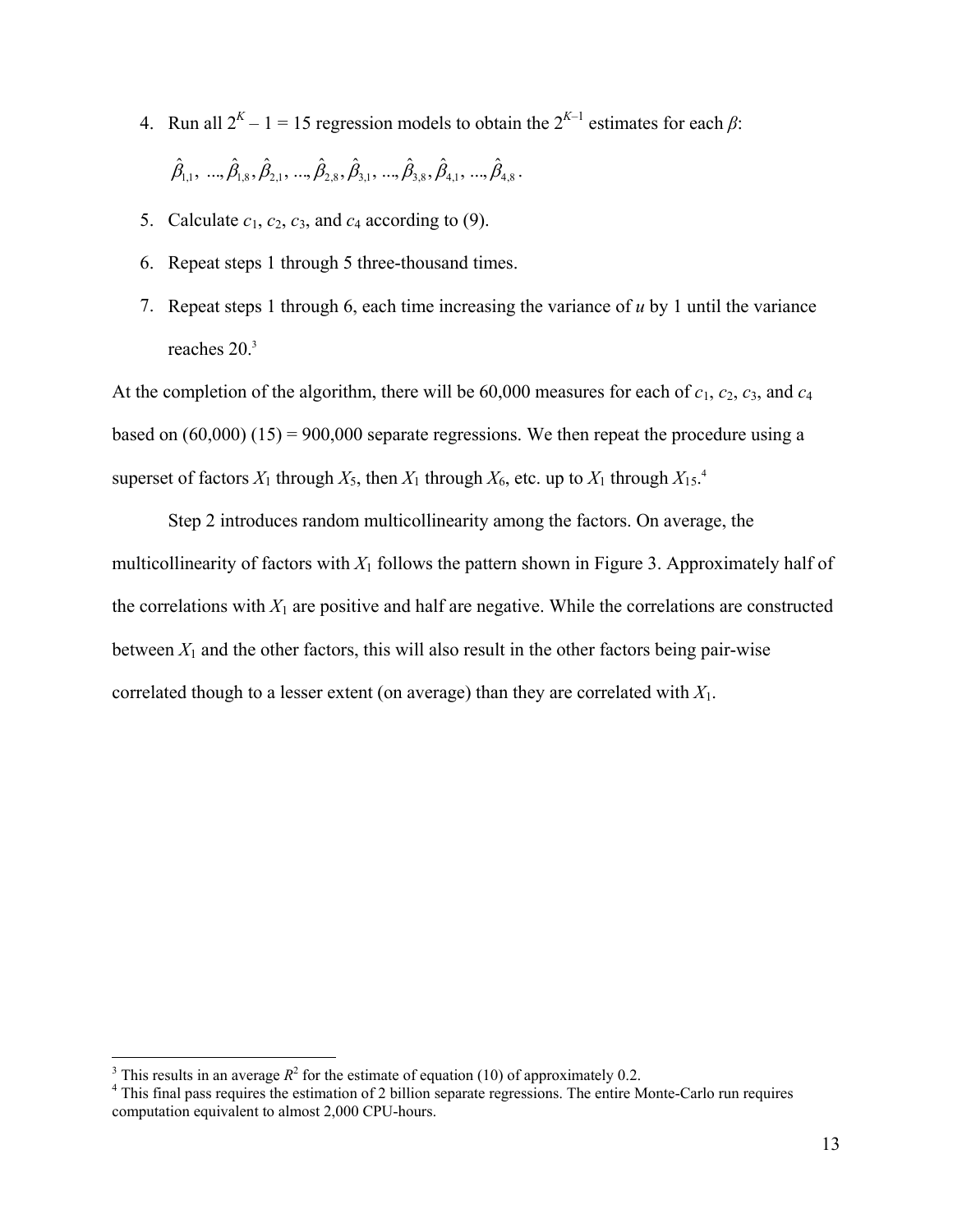

**Figure 3. Pattern of Squared Correlations of Factors**  $X_2$  **through**  $X_K$  **with**  $X_1$ 

Figure 4 shows the results of the Monte-Carlo runs in which the critical value for the  $c_i$  is set to 3. For example, when there are four factors in the data set, *c*1, *c*2, and *c*3 pass the significance test slightly over 50% of the time versus 20% for *c*4. In other words, for data sets in which three out of four factors determine the outcome variable (and a critical value of 3), the ER procedure will identify the three determining factors 50% of the time and identify the nondetermining factor 20% of the time. As the number of factors in the data set increases, the ER procedure better discriminates between the factors that determine the outcome variable and those that might appear significant by random chance alone. The last set of bars in Figure 4 shows the results for data sets in which three out of fifteen factors determine the outcome variable. Here,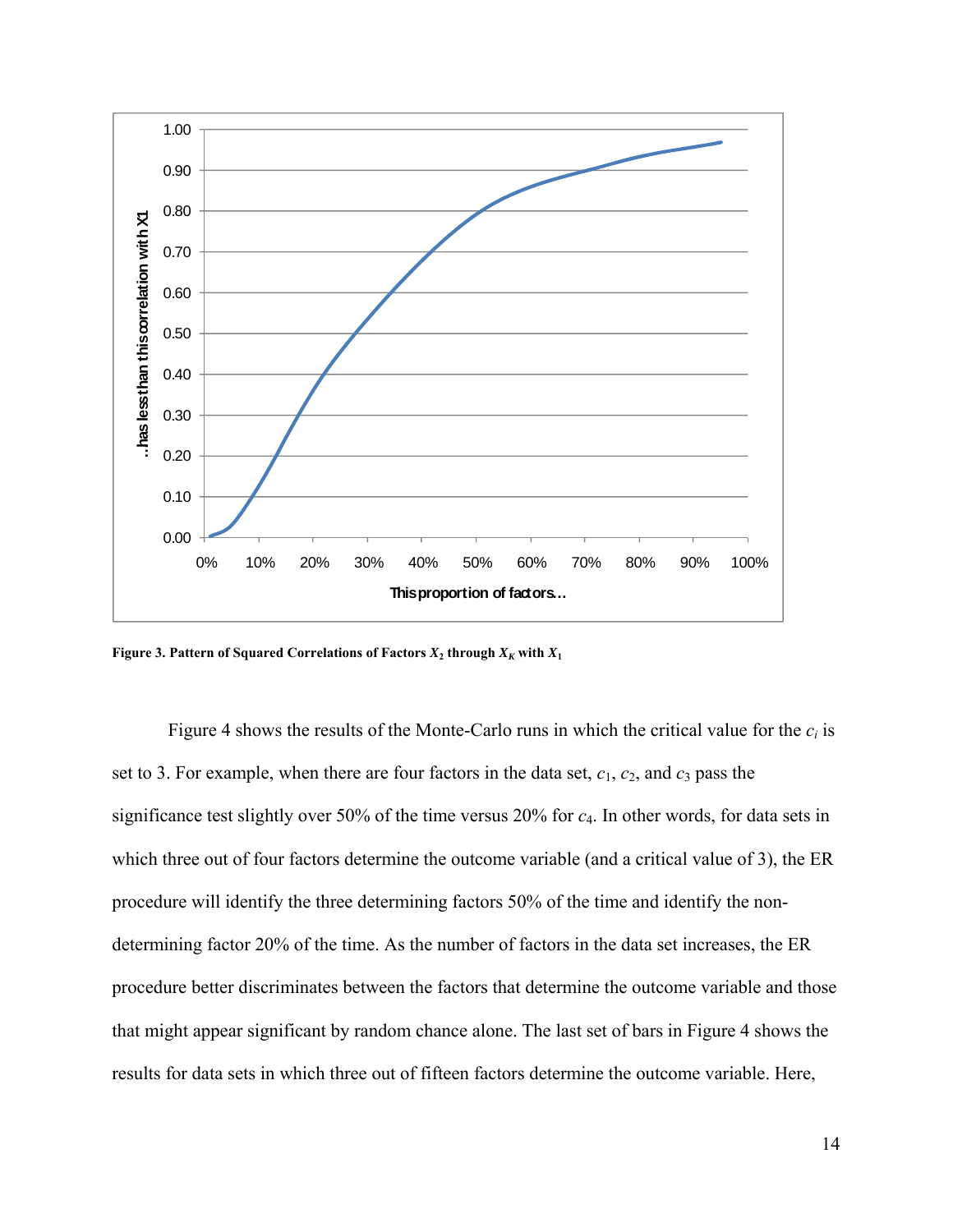

the ER procedure identifies the determining factors approximately 85% of the time and (erroneously) identifies non-determining factors only slightly more than 10% of the time.

**Figure 4. Monte-Carlo Tests of ER Procedure Using Supersets of Data from 4 Through 15 Factors (critical value = 3)** 

 These results are based on the somewhat arbitrary selection of 3 for the relative chisquare critical value. Reducing the critical value to 2 produces the results shown in Figure 5. As expected, reducing the critical value causes the incidence of false positives (where "positive" means "identification of a determining factor") to approximately 25%, but the incidence of false negatives falls to below 10%. Figure 6 and Figure 7, where the critical value is set to 1.5 and 1, respectively, are shown for comparison. As expected, the marginal gains in the reduction in false negatives (versus Figure 5) appear to be outweighed by the increase in the rate of false positives.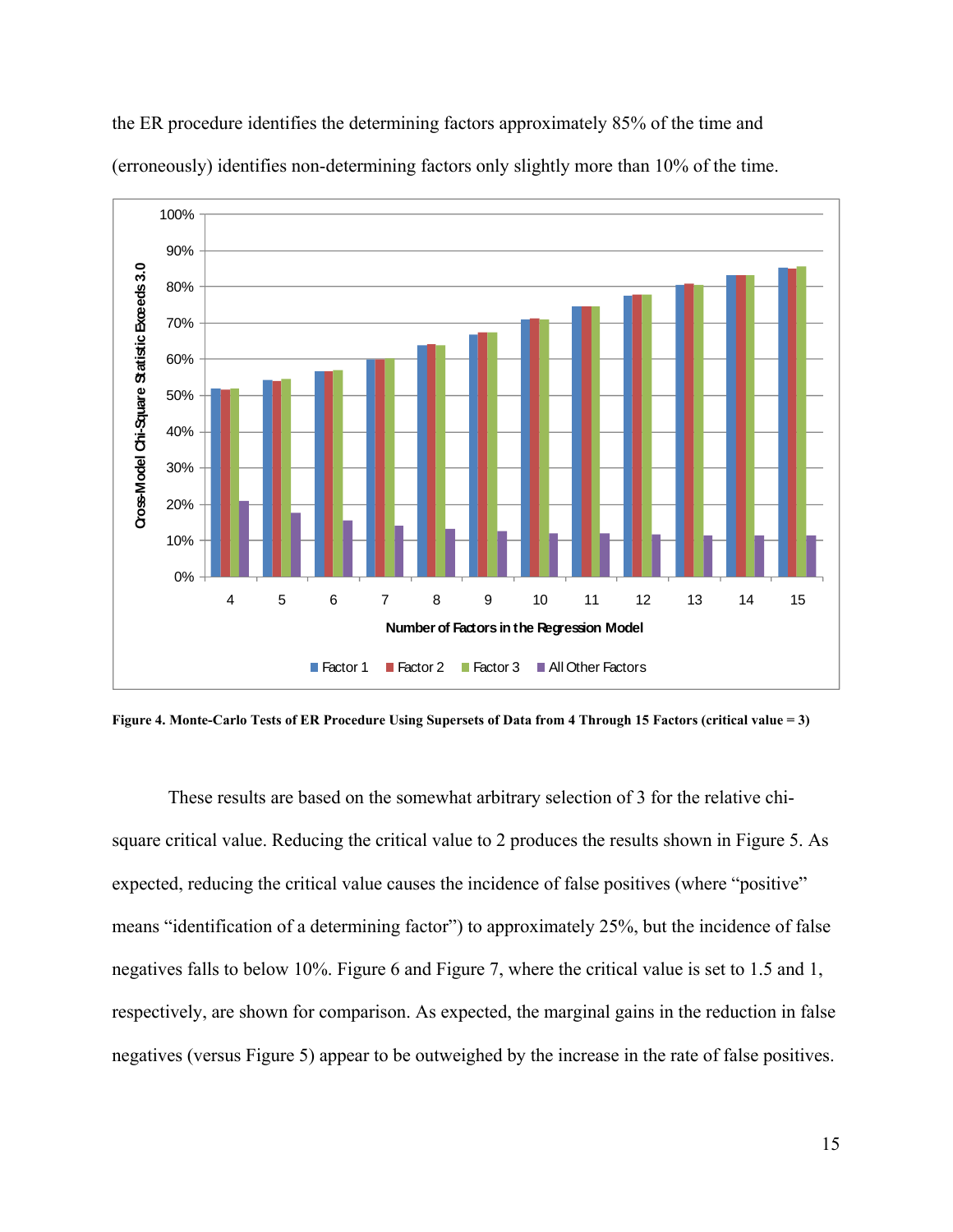

**Figure 5. Monte-Carlo Tests of ER Procedure Using Supersets of Data from 4 Through 15 Factors (critical value = 2)**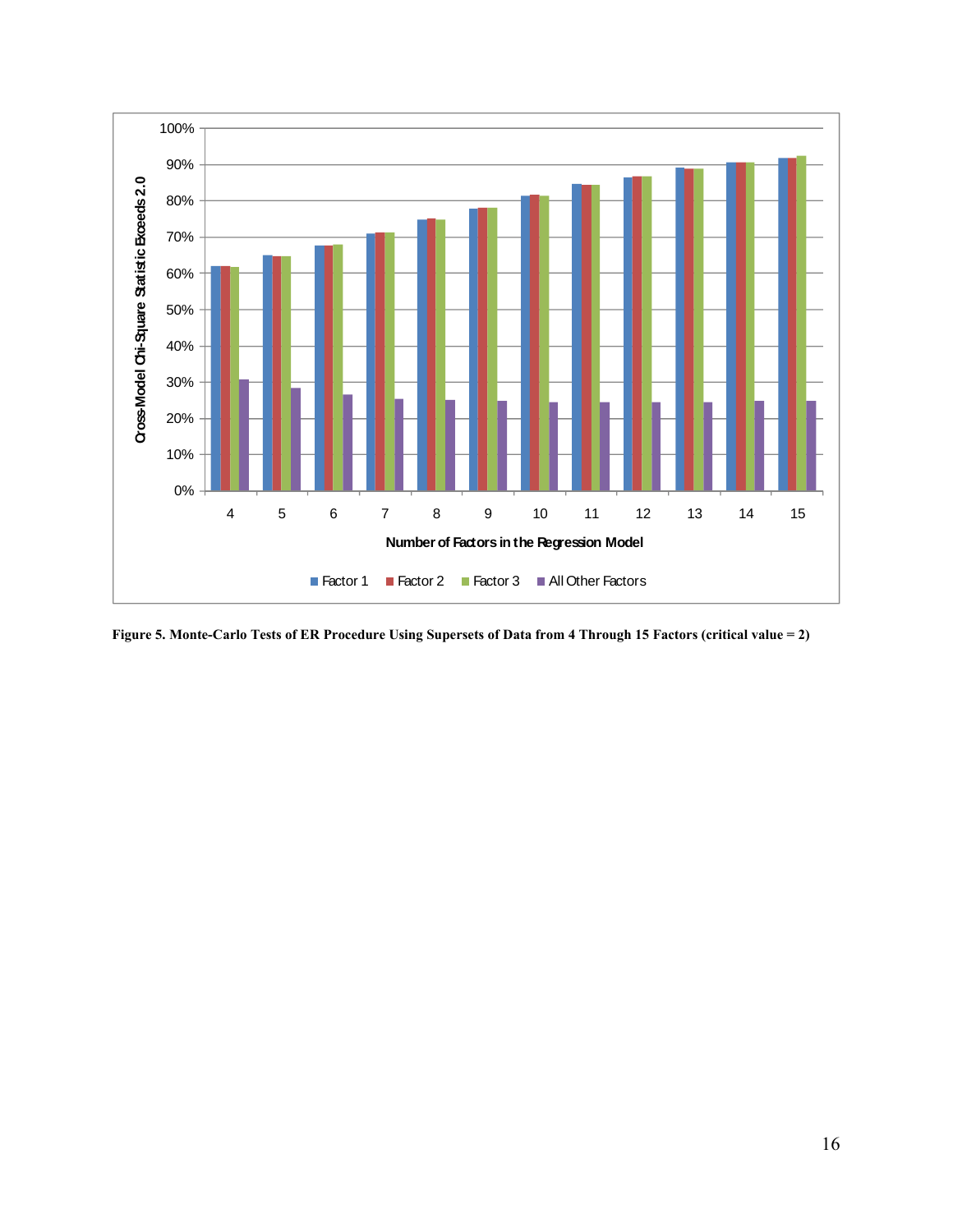



**Figure 6. Monte-Carlo Tests of ER Procedure Using Supersets of Data from 4 Through 15 Factors (critical value = 1.5)** 

**Figure 7. Monte-Carlo Tests of ER Procedure Using Supersets of Data from 4 Through 15 Factors (critical value = 1)**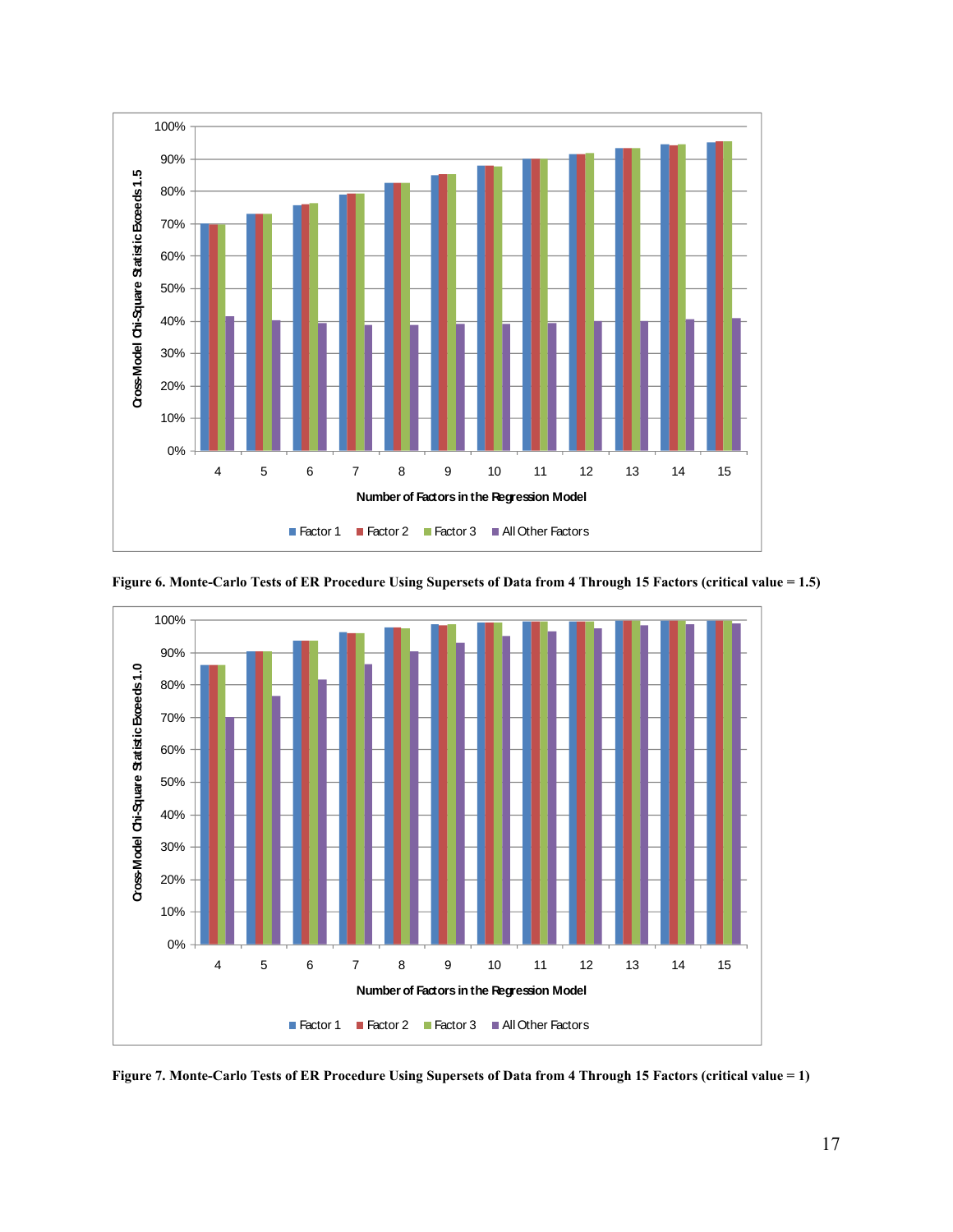To measure the effect of the deterministic model's goodness of fit on the cross-model chi-square statistic, we can arrange the Monte-Carlo results according to the variance of the error term in (10). The algorithm varies the error term from 1 to 20 in increments of 1. Figure 8 shows the proportion of times that  $c_i$  passes the significance threshold of 3 for factors  $X_1, X_2$ , and  $X_3$ (combined) for various numbers of factors in the data set and for various levels of error variance. An error variance of 1 corresponds to an  $\mathbb{R}^2$  (for the estimate of equation (10)) of approximately 0.93 while an error variance of 20 corresponds to an  $\mathbb{R}^2$  of approximately 0.03.



**Figure 8. Monte-Carlo Tests of ER Procedure for Factors**  $X_1$  **through**  $X_3$  **(combined)** 

 As expected, as the error variance rises in a 15-factor data set, the probability of a false negative rises from approximately 5% (when var( $u$ ) = 1) to 30% (when var( $u$ ) = 20). Results are markedly worse for data sets with fewer factors. Figure 9 shows results for factors *X*4 through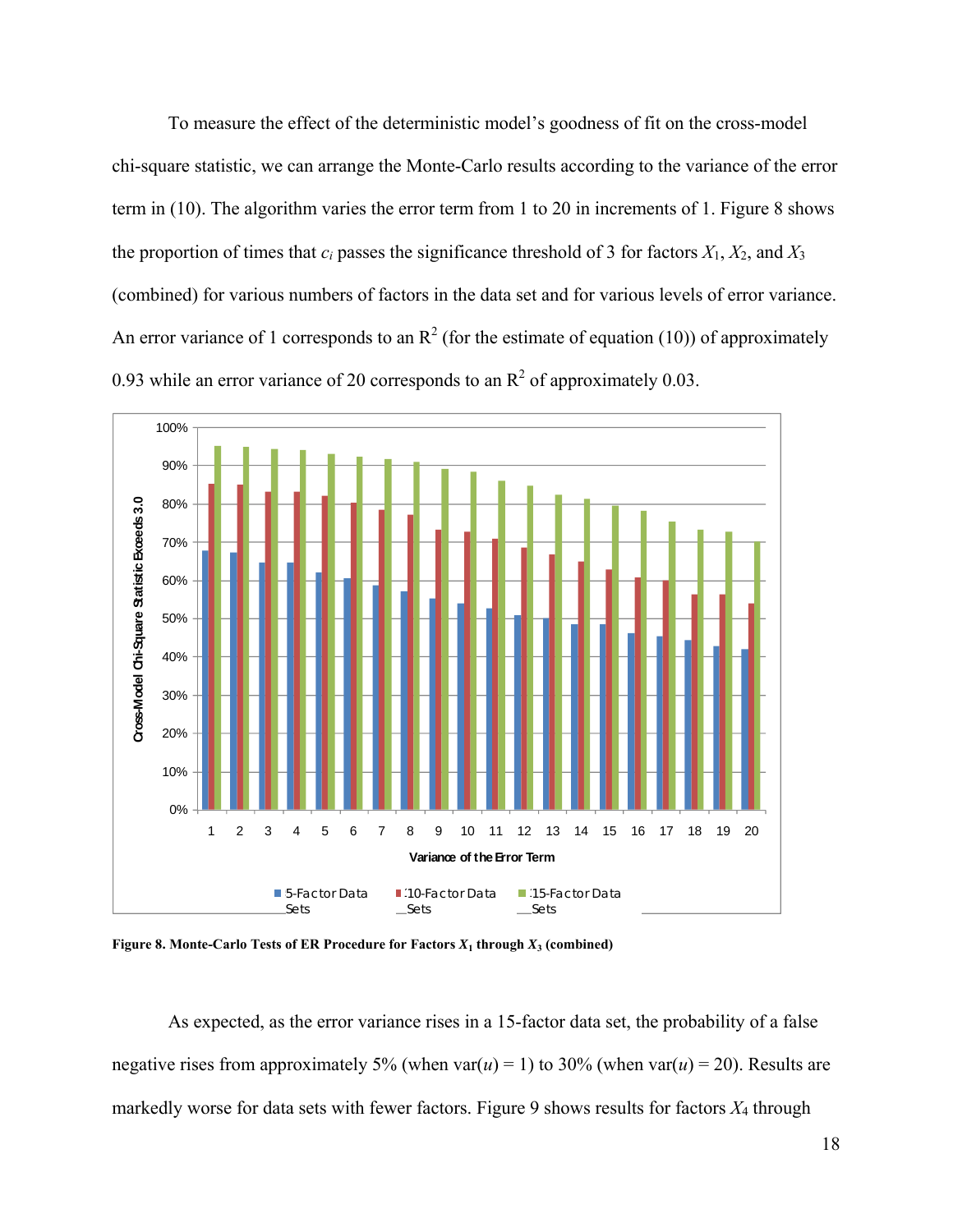*X*15, combined. Here, we see that the probability of a false positive rises from under 5% (when  $var(u) = 1$ ) to almost 20% (when var( $u$ ) = 20) for 15-factor data sets. Employing a critical value of 2.0 yields the results in Figure 10 and Figure 11. Comparing Figure 8 and Figure 9 with Figure 10 and Figure 11, we see that employing the critical value of 3 versus 2 cuts in half (approximately) the likelihoods of false positives and negatives.



**Figure 9. Monte-Carlo Tests of ER Procedure for Factors**  $X_4$  **through**  $X_5$ **,**  $X_{10}$ **, and**  $X_{15}$  **(combined)**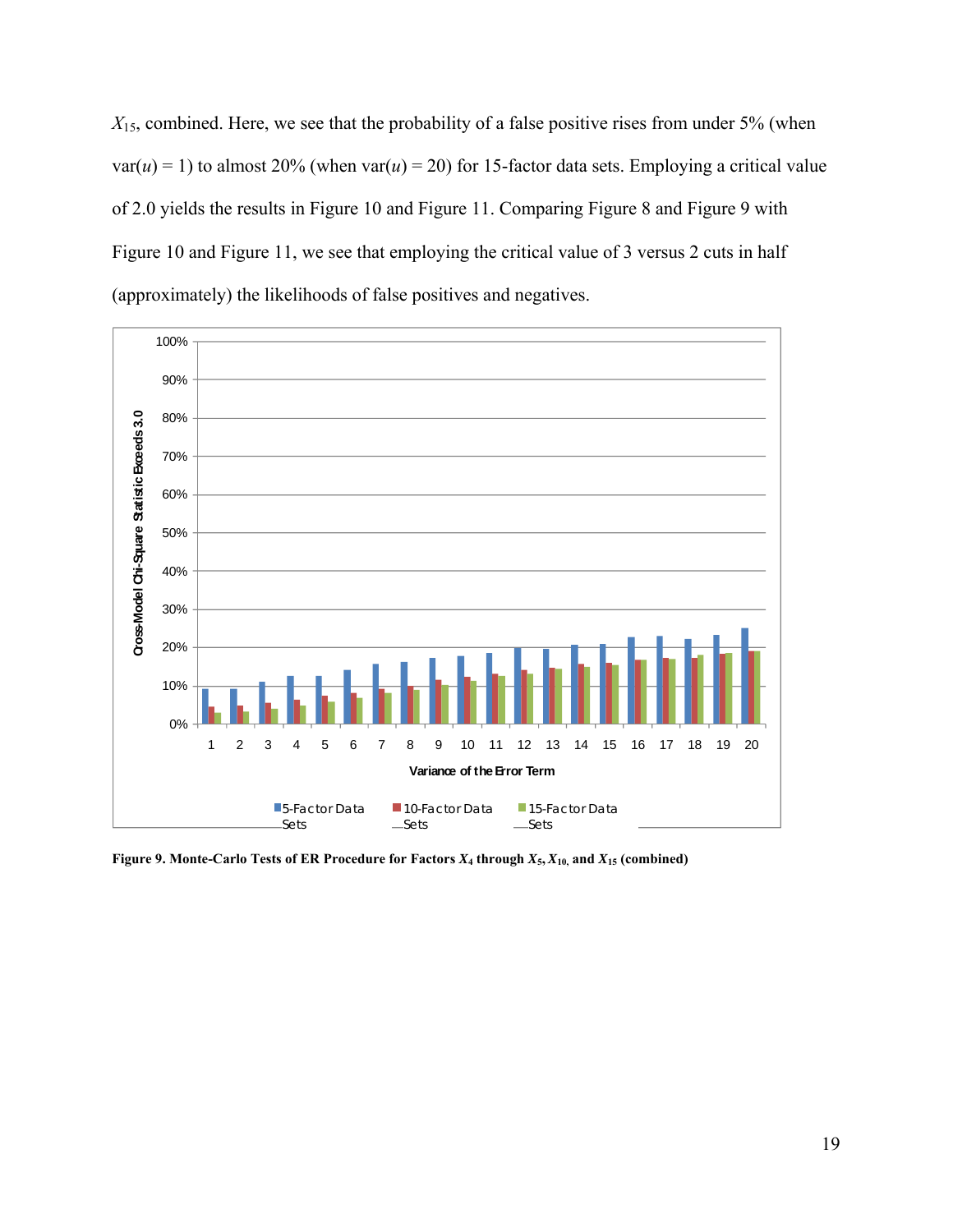

**Figure 10. Monte-Carlo Tests of ER Procedure for Factors**  $X_1$  **through**  $X_3$  **(combined)** 



**Figure 11. Monte-Carlo Tests of ER Procedure for Factors**  $X_4$  **through**  $X_5$ **,**  $X_{10}$ **, and**  $X_{15}$  **(combined)**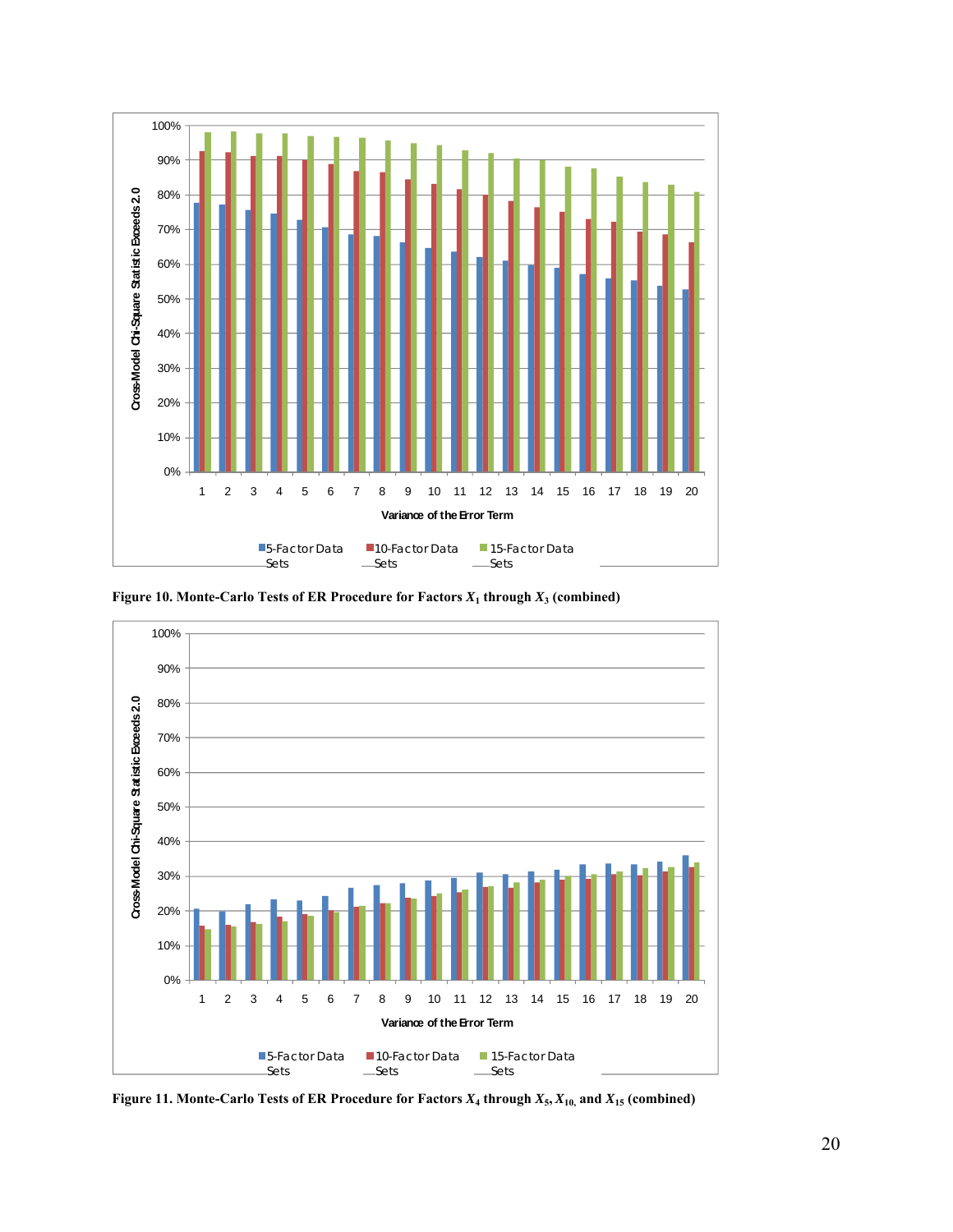#### **6. Estimated ER (EER)**

 Even with the application of super computation, large data sets can make ASR and ER impractical. For example, it would take a full year for a top-of-the-line 100,000 node cluster computer to perform ASR/ER on a 50-factor data set. When one considers data mining just simple non-linear transformations of factors (inverse, square, logarithm), the 50-factor data set becomes a 150-factor data set. If one then considers data mining two-factor cross-products (e.g.,  $X_1X_2, X_1X_3$ , etc.), the 150-factor data set balloons to an 11,175-factor data set. This suggests that super computation alone isn't enough to make ER a universal tool for data mining. One possible approach to using ER with large data sets is to employ *estimated* ER. Estimated ER (EER) randomly selects *J* (out of a possible  $2<sup>K</sup> - 1$ ) models to estimate. Note that EER does not select the *factors* randomly, but selects the *models* randomly. Selecting factors randomly biases the model selection toward models with a total of *K*/2 factors. Selecting models randomly gives each of the  $2^{K}$  – 1 models an equal probability of being chosen.

 Figure 12 and Figure 13 show the results of EER for various numbers of randomly selected models for 5-, 10-, and 15-Factor data sets. These tests were performed as follows:

- 1. Generate 500 observations for each of the factors  $X_1$ , randomly selecting observations from the uniform distribution.
- 2. Generate 500 observations each for  $X_2$  through  $X_K$  (where *K* is 5, 10, or 15) such that  $X_i = \gamma_i X_1 + v_i$  where the  $\gamma_i$  are randomly selected from the standard normal distribution and distributed, and  $v_i$  are normally distributed with mean zero and variance  $0.1$ . This step creates varying multicollinearity among the factors.
- 3. Generate *Y* according to (10) where  $\alpha = \beta_1 = \beta_2 = \beta_3 = 1$ , and *u* is normally distributed with a variance of 1.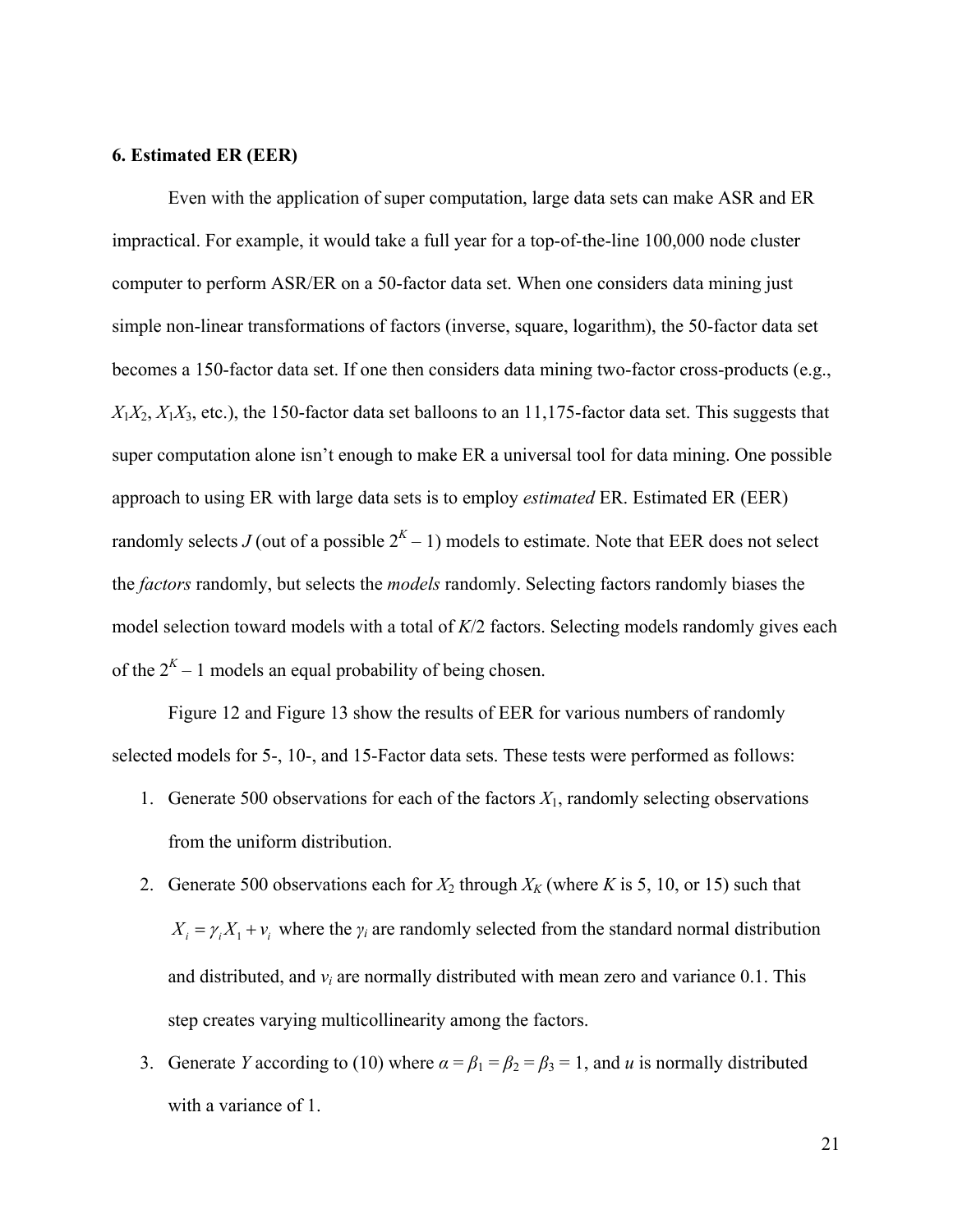- 4. Randomly select *J* models out of the possible  $2<sup>K</sup> 1$  regression models to obtain *J* estimates for each *β*.
- 5. Calculate  $c_1$ ,  $c_2$ ,  $c_3$ , ...,  $c_k$  according to (9).
- 6. Repeat steps 1 through 5 three-hundred times.
- 7. Calculate the percentage of times that the cross-model test statistics for each *β* exceed the critical value.
- 8. Repeat steps 1 through 7, for *J* running from 1 to 100.



**Figure 12. Monte-Carlo Tests of EER Procedure for Factors**  $X_1$  **through**  $X_3$  **(combined)** 

 Evidence suggests that smaller data sets are more sensitive to a small number of randomly selected models. For 5-factor data sets, the rate of false negatives (Figure 12) does not stop falling significantly until approximately  $J = 30$ , and the rate of false positives (Figure 13)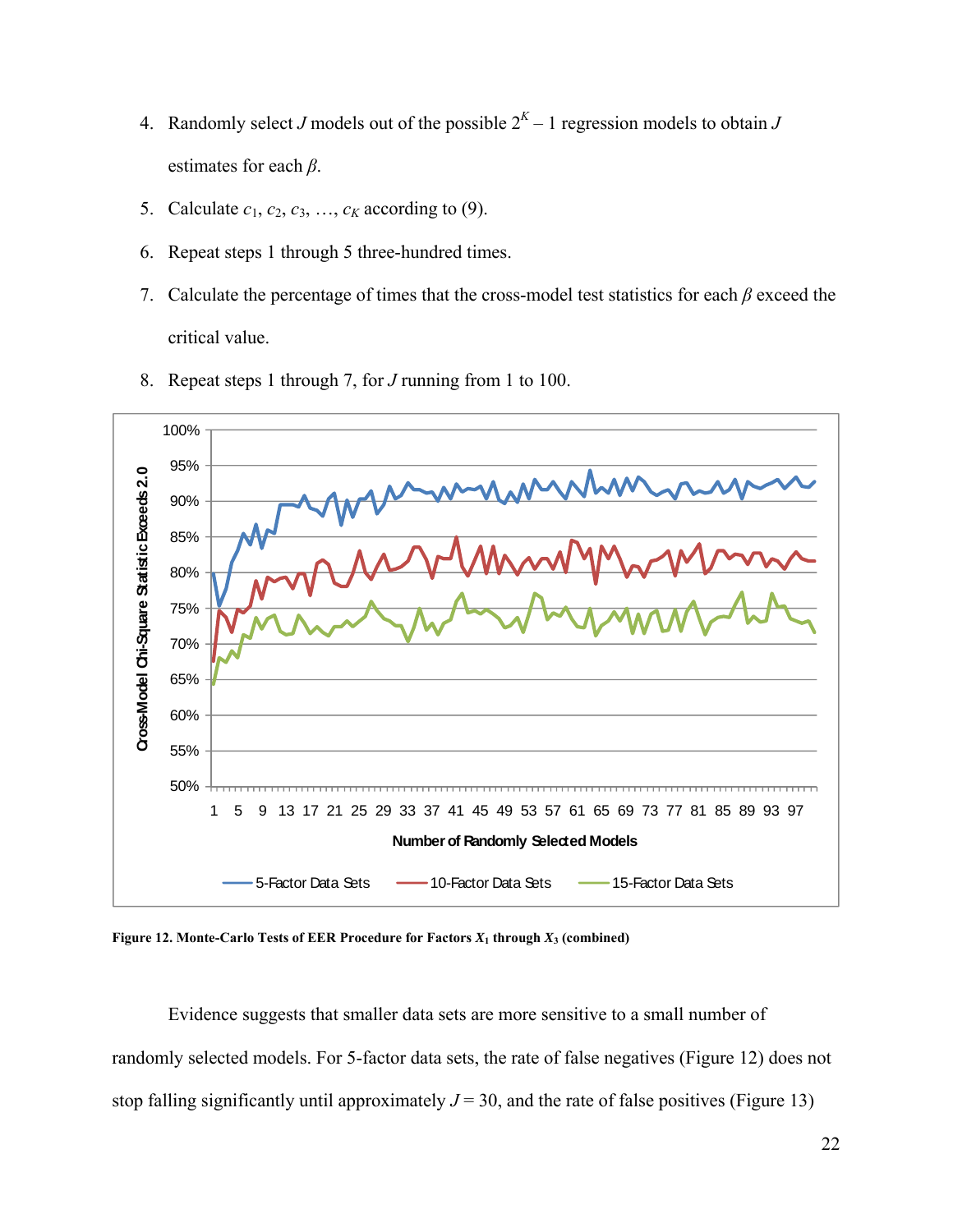does not stop rising significantly until approximately  $J = 45$ . The rates of false negatives (Figure 12) and false positives (Figure 13) for 10-factor and 15-factor data sets appear to settle for lesser values of *J*.



**Figure 13. Monte-Carlo Tests of EER Procedure for Factors**  $X_4$  **through**  $X_5$ **,**  $X_{10}$ **, and**  $X_{15}$  **(combined)** 

 The number of factors in the data set that determine the outcome variable has a greater effect on the number of randomly selected models required in EER. Figure 14 compares results for 5-factor data sets when the outcome variable is a function of only one factor versus being a function of three factors. The vertical axis measures the cross-model chi-squared statistic for the indicated number of randomly selected models divided by the average cross-model chi-squared statistic over all 100 runs. Figure 14 shows that, for 5-factor data sets, as the number of randomly selected models increases, the cross-model chi-squared statistic approaches its mean value for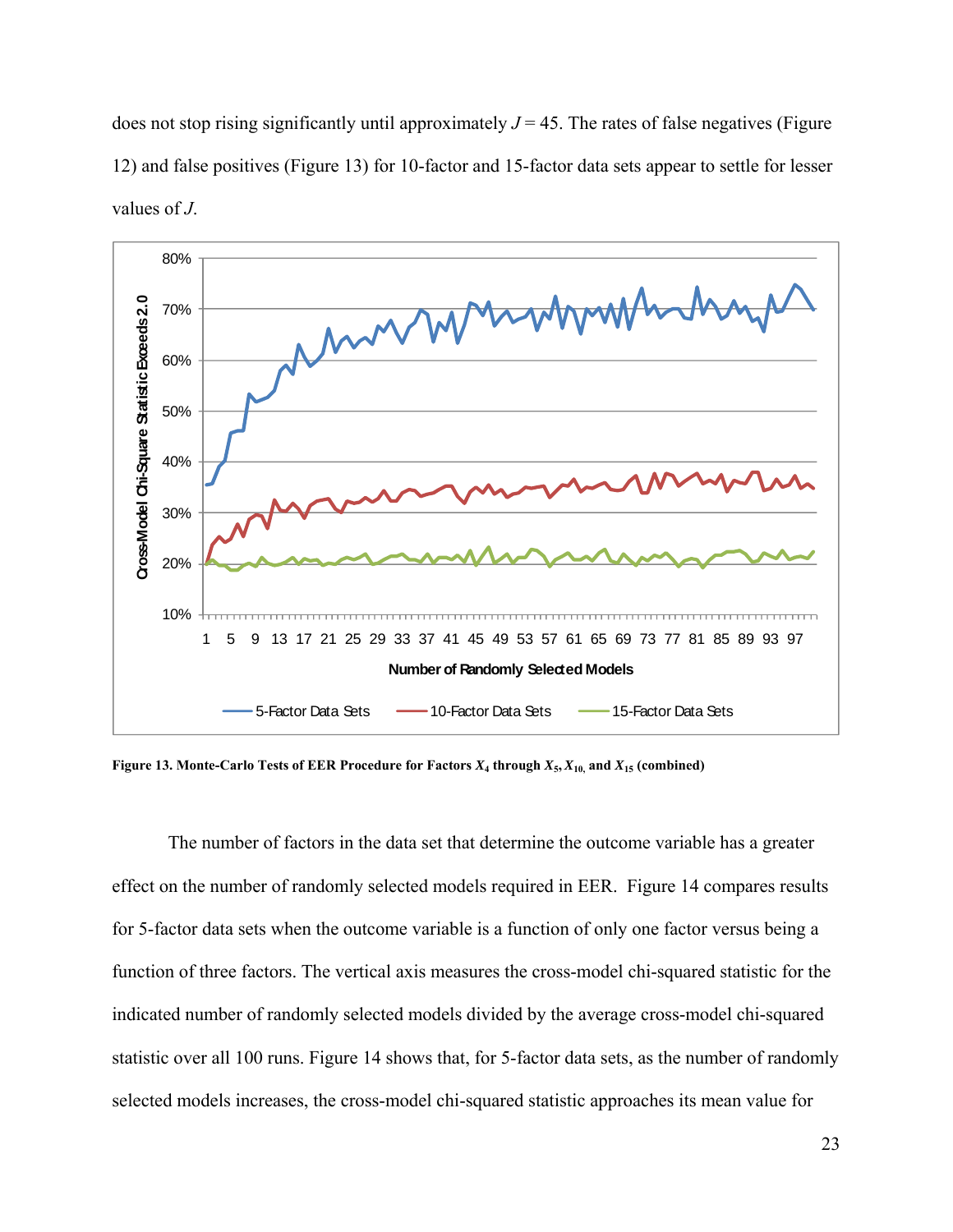

the 100 runs faster when the outcome variable is a function of three factors versus being a function of only one factor. Figure 15 shows similar results for 10-factor data sets.

**Figure 14. EER Procedure for Factor**  $X_1$  **and**  $X_1$  **through**  $X_3$  **(combined) for 5-Factor Data Sets when Outcome Variable is a Function of One vs. Three Factors**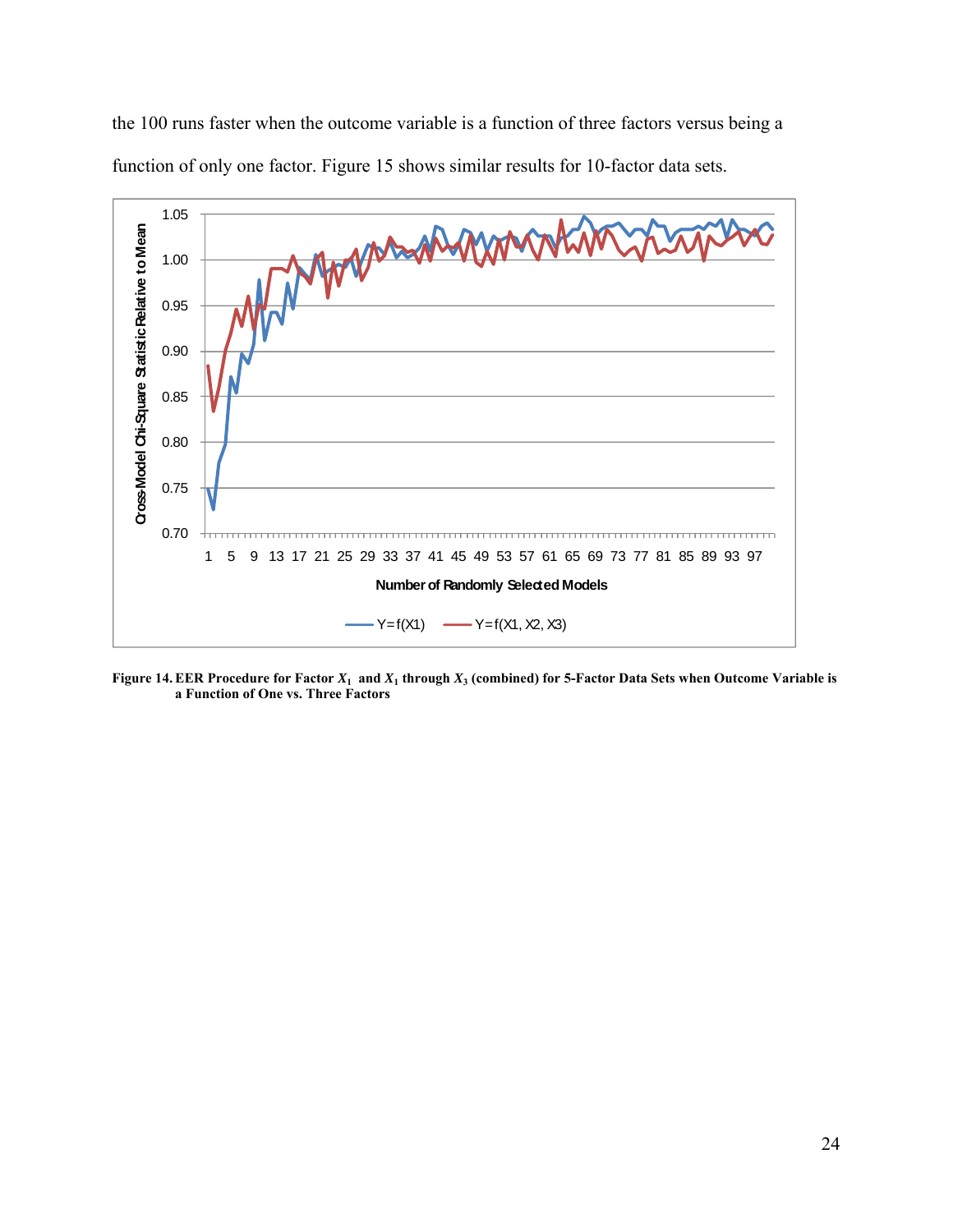

**Figure 15. EER Procedure for Factor**  $X_1$  **and**  $X_1$  **through**  $X_3$  **(combined) for 10-Factor Data Sets when Outcome Variable is a Function of One vs. Three Factors** 



**Figure 16. EER Procedure for Factor**  $X_1$  **and**  $X_1$  **through**  $X_3$  **(combined) for 15-Factor Data Sets when Outcome Variable is a Function of One vs. Three Factors**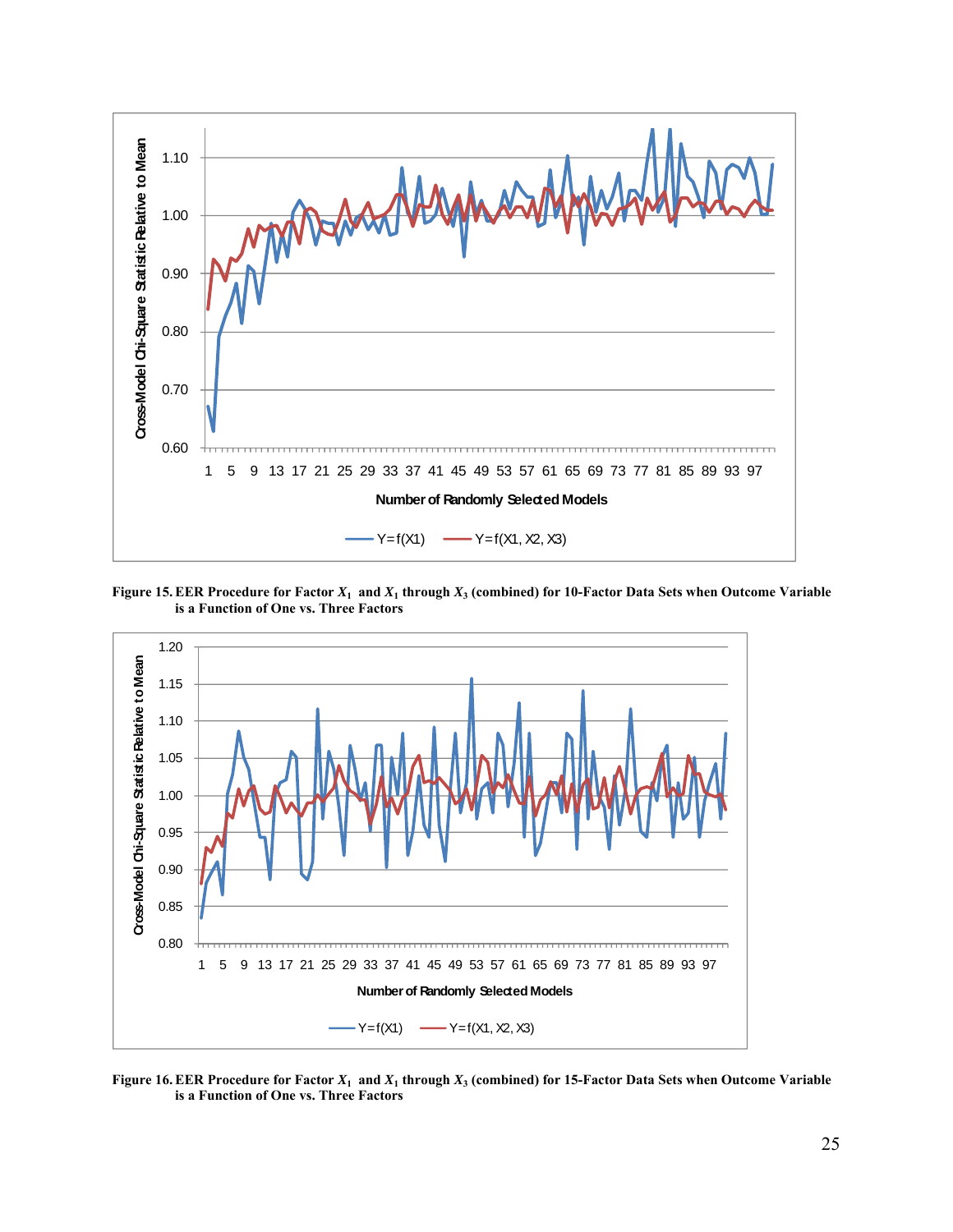Results in Figure 16 are less compelling, but not contradictory. A second result, common to the large data sets (Figure 15 and Figure 16), is that the variation in the cross-model chisquared estimates is less when the outcome variance is a function of three versus one factor. Figure 17, Figure 18, and Figure 19 show corresponding results for factors that do not determine the outcome variable. These results suggest that EER may be an adequate procedure for estimating ER for larger data sets.



**Figure 17. EER Procedure for Factors**  $X_1$  **through**  $X_{15}$  **(combined) and**  $X_4$  **through**  $X_{15}$  **(combined) for 5-Factor Data Sets when Outcome Variable is a Function of One vs. Three Factors**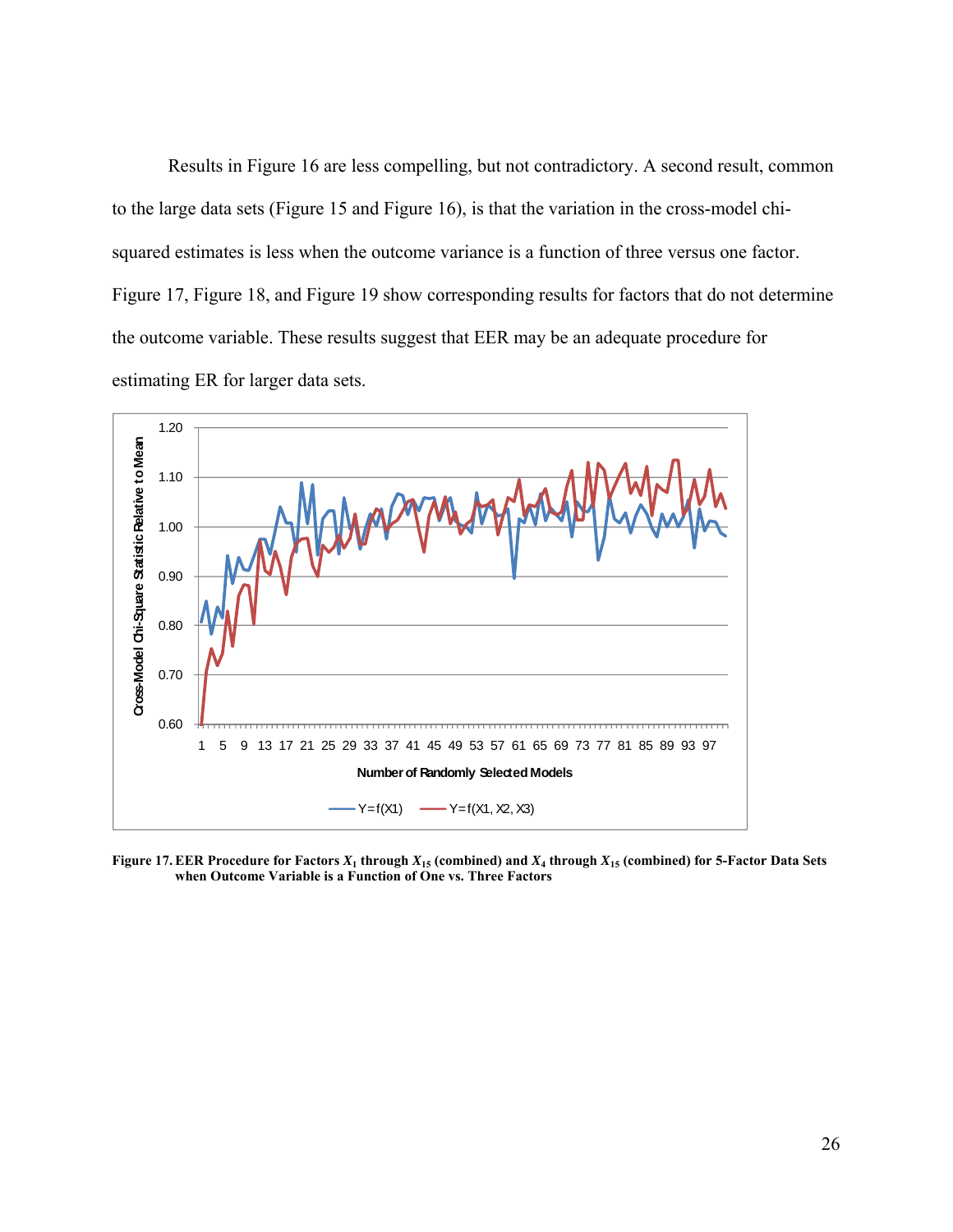

**Figure 18. EER Procedure for Factors**  $X_1$  **through**  $X_{15}$  **(combined) and**  $X_4$  **through**  $X_{15}$  **(combined) for 10-Factor Data Sets when Outcome Variable is a Function of One vs. Three Factors**



**Figure 19. EER Procedure for Factors**  $X_1$  **through**  $X_{15}$  **(combined) and**  $X_4$  **through**  $X_{15}$  **(combined) for 15-Factor Data Sets when Outcome Variable is a Function of One vs. Three Factors**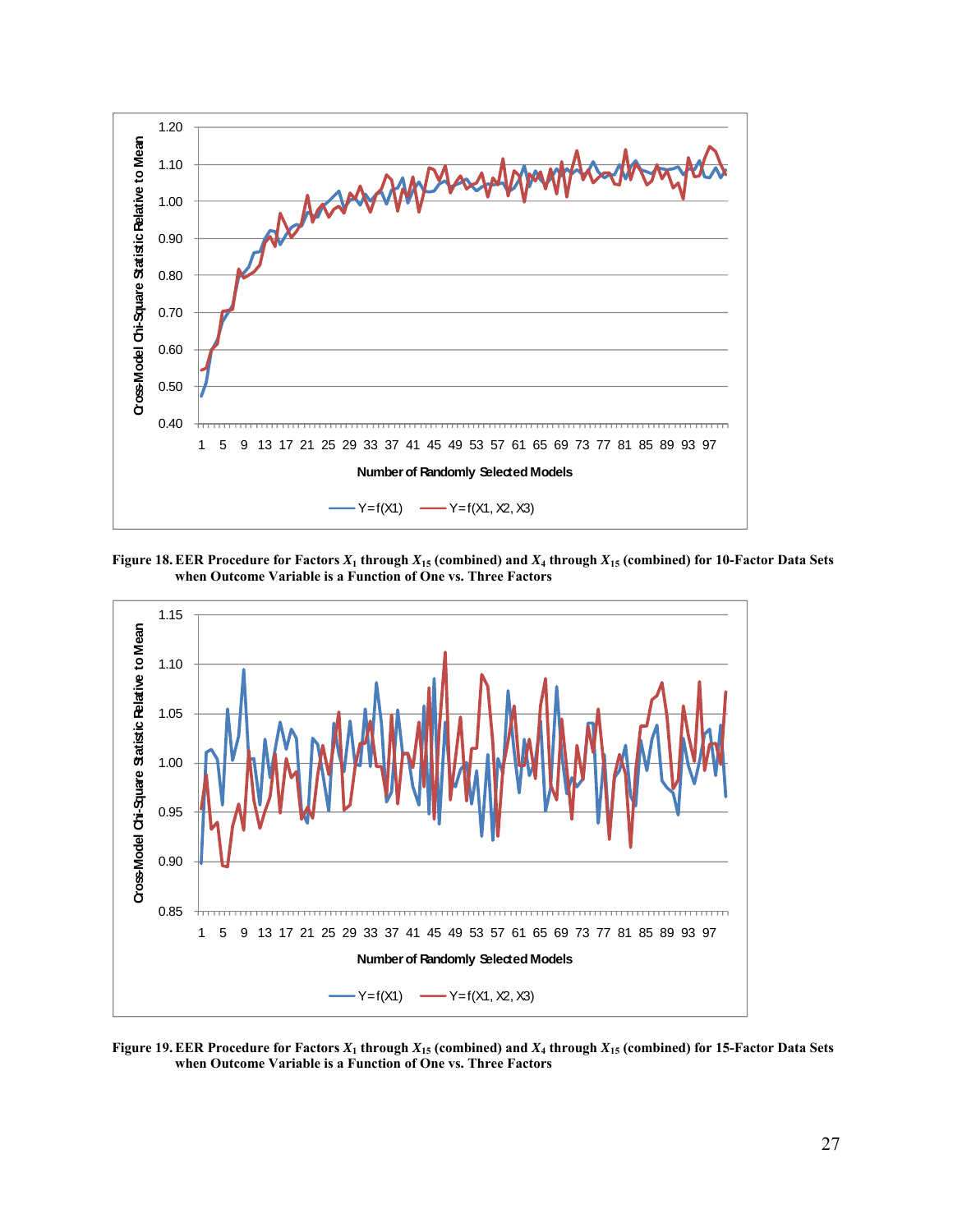### **7. Comparison to Stepwise and k-Fold Holdout**

 Kuk (1984) demonstrated that stepwise procedures are inferior to all subsets procedures in data mining proportional hazard models. Logically, the same argument applies to data mining regression models. As stepwise examines only a subset of models and ASR examines all models, the best that stepwise can do is to match ASR. Because stepwise smartly samples on the basis of marginal changes to a fit function, multicollinearity among the factors can cause stepwise to return a solution that is a local, but not global, optimum. What is of interest is a comparison of stepwise to EER because EER, like stepwise, samples the space of possible regression models.

 K-fold holdout is less an alternative data mining method than it is an alternative objective. Data mining methods typically have the objective of finding the model that best fits the data (typically measured by improvements to the F-statistic). K-fold holdout offers the alternative objective of maximizing the model's ability to predict observations that were not included in the model estimation (i.e., "held out" observations). The selection of which observations to hold out varies depending on the data set. For example, in the case of time series data, it makes more sense to hold out observations at the end of the data set.

 The following tests use the same data set and apply EER, "estimated" all subets regression (EASR) where we conduct a sampling of models rather than examine all possible models, and stepwise. The procedure is as follows:

- 1. Generate 500 observations for *X*1, randomly selecting observations from the uniform distribution.
- 2. Generate 500 observations each for  $X_2$  through  $X_{15}$  such that  $X_i = \gamma_i X_1 + v_i$  where the  $\gamma_i$ are randomly selected from the standard normal distribution and distributed, and *vi* are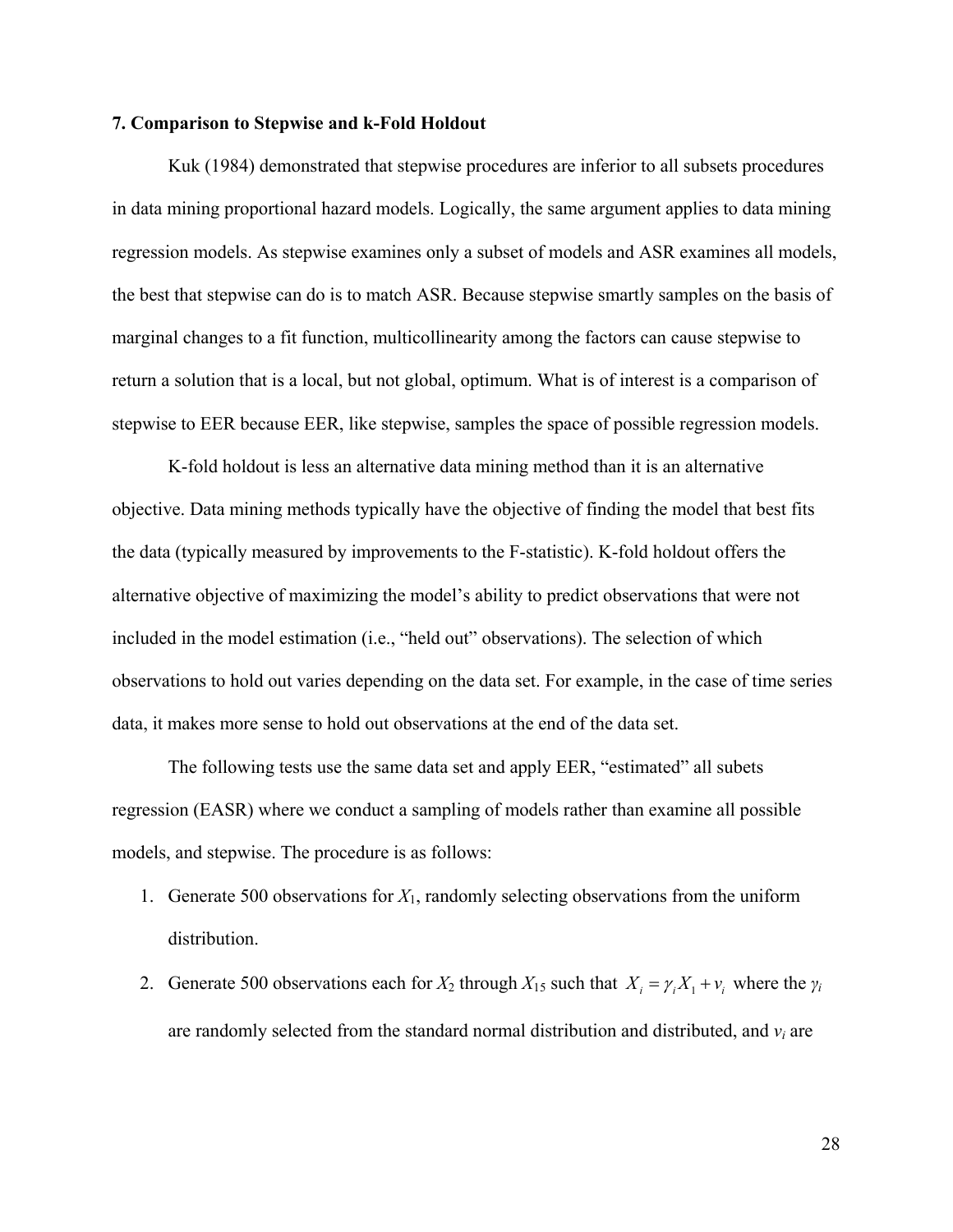normally distributed with mean zero and variance 0.1. This step creates varying multicollinearity among the factors.

- 3. Generate *Y* according to (10) where  $\alpha = \beta_1 = \beta_2 = \beta_3 = 1$ , and *u* is normally distributed with a variance of 1.
- 4. Perform EER and EASR k-fold holdout:
	- a. Randomly select 500 models out of the possible  $2^{30} 1$  regression models to obtain *J* estimates for each *β*.
	- b. Evaluate the k-fold holdout criterion:
	- c. Calculate  $c_1, c_2, c_3, ..., c_{30}$  according to (9).
	- d. Mark factors for which  $c_i > 2$  as being "selected" by EER.
- 5. Evaluate the EER models using the k-fold holdout criterion:
	- a. For each randomly selected model in step 4a, randomly select 50 observations to exclude.
	- b. Estimate the model using the remaining 450 observations.
	- c. Use the estimated model to predict the 50 excluded observations.
	- d. Calculate the MSE (mean squared error) where

$$
MSE = \frac{1}{50} \sum_{\text{excluded observations}} (observation-predicted observation)^2
$$

- e. Over the 500 models randomly selected by EER, identify the one for which the MSE is least. Mark the factors that produce that model as being "selected" by the k-fold holdout criterion.
- 6. Peform backward stepwise:
	- a. Let *M* be the set of included factors, and *N* be the set of excluded factors such that

$$
|M| = m
$$
,  $|N| = n$ , and  $m + n = 30$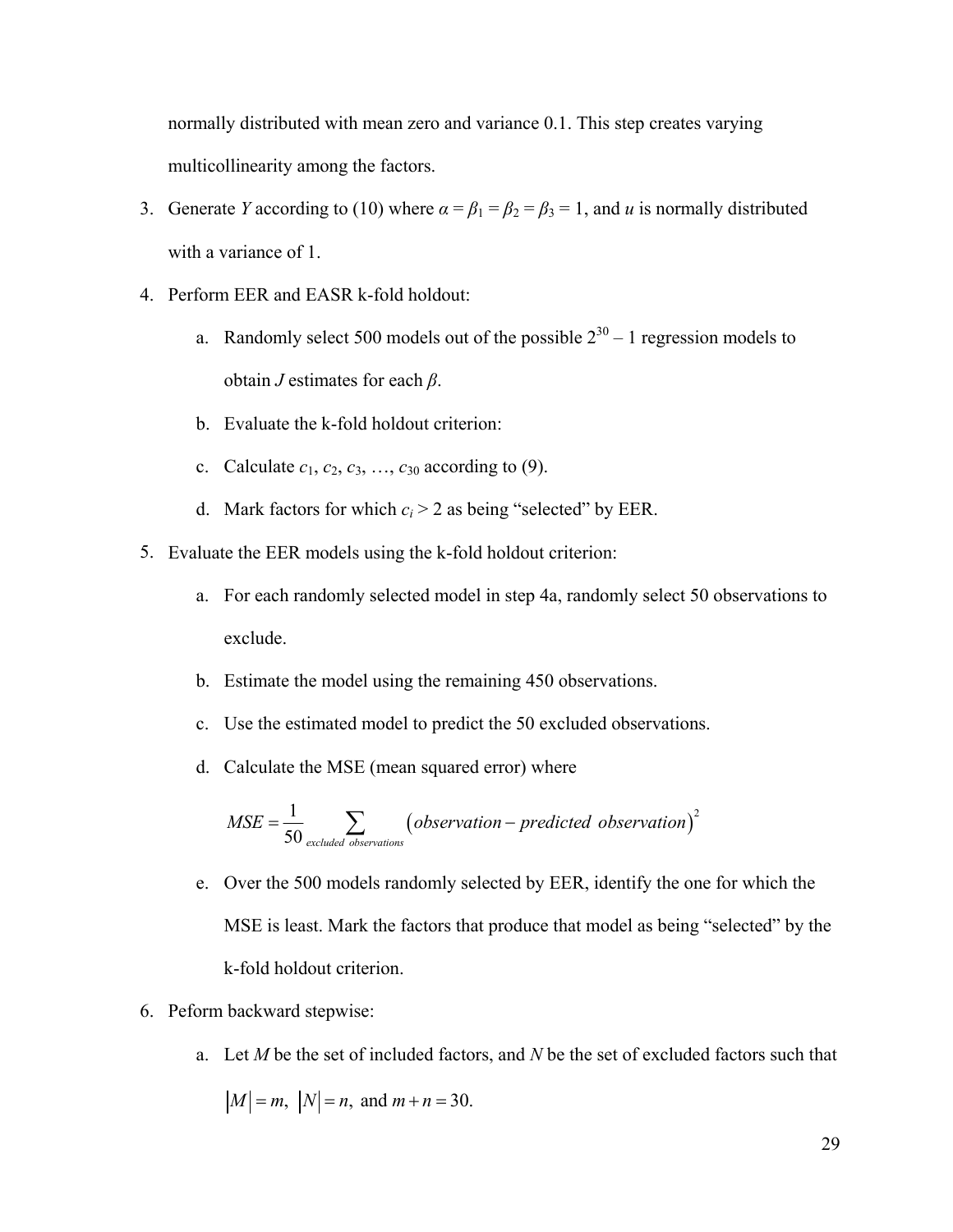b. Estimate the model *i i i*  $X_i \in M$  $Y = \alpha + \sum_i \beta_i X_i + u$  $= \alpha + \sum_{X_i \in M} \beta_i X_i + u$  and calculate the estimated model's

adjusted multiple correlation coefficient,  $\overline{R}_0^2$ .

- c. For each factor  $X_i$ ,  $i = 1, \ldots, m$ , move the factor from set M to set N, estimate the model *i*  $i^{\lambda}$ **i**  $X_i \in M$  $Y = \alpha + \sum_i \beta_i X_i + u$  $= \alpha + \sum_{X_i \in M} \beta_i X_i + u$ , calculate the estimated model's adjusted multiple correlation coefficient,  $\overline{R}_i^2$ , and then return the factor  $X_j$  to M from N. This will result in the set of measures  $\bar{R}_1^2, ..., \bar{R}_m^2$ .
- d. Let  $\overline{R}_{L}^{2} = \min\left( \overline{R}_{0}^{2},..., \overline{R}_{m}^{2} \right)$ . Identify the factor whose removal resulted in the measure  $\overline{R}_{L}^{2}$ . Move that factor from set *M* to set *N*.
- e. Given the new set *M*, for each factor  $X_i$ ,  $i = 1, \ldots, m$ , remove the factor from set *M*, estimate the model *i*  $i^{\mathcal{L} \mathbf{1}}$  $X_i \in M$  $Y = \alpha + \sum_i \beta_i X_i + u$  $= \alpha + \sum_{X_i \in M} \beta_i X_i + u$ , calculate the estimated model's adjusted multiple correlation coefficient,  $\overline{R}_i^2$ , and then return the factor  $X_j$  to  $M$

from *N*. This will result in the set of measures  $\overline{R}_1^2, ..., \overline{R}_m^2$ .

f. For each factor  $X_i$ ,  $i = 1, \ldots, n$ , move the factor from *N* to *M*, estimate the model *i i i*  $X_i \in M$  $Y = \alpha + \sum_i \beta_i X_i + u$  $= \alpha + \sum_{X_i \in M} \beta_i X_i + u$ , calculate the estimated model's adjusted multiple

correlation coefficient,  $\overline{R}_i^2$ , and then return the factor  $X_i$  to  $M$  from  $N$ . This will result in the set of measures  $\bar{R}_{m+1}^2, ..., \bar{R}_{m+n}^2$ .

g. Let  $\overline{R}_{L}^{2} = \min\left(\overline{R}_{1}^{2}, ..., \overline{R}_{m+n}^{2}\right)$  and  $\overline{R}_{H}^{2} = \max\left(\overline{R}_{1}^{2}, ..., \overline{R}_{m+n}^{2}\right)$ . Identify the factor whose removal resulted in the measure  $\overline{R}_L^2$ . Move that factor from set *M* to set *N*. If  $\overline{R}_H^2$ was attained using a factor from *N*, move that factor from set *N* to set *M*.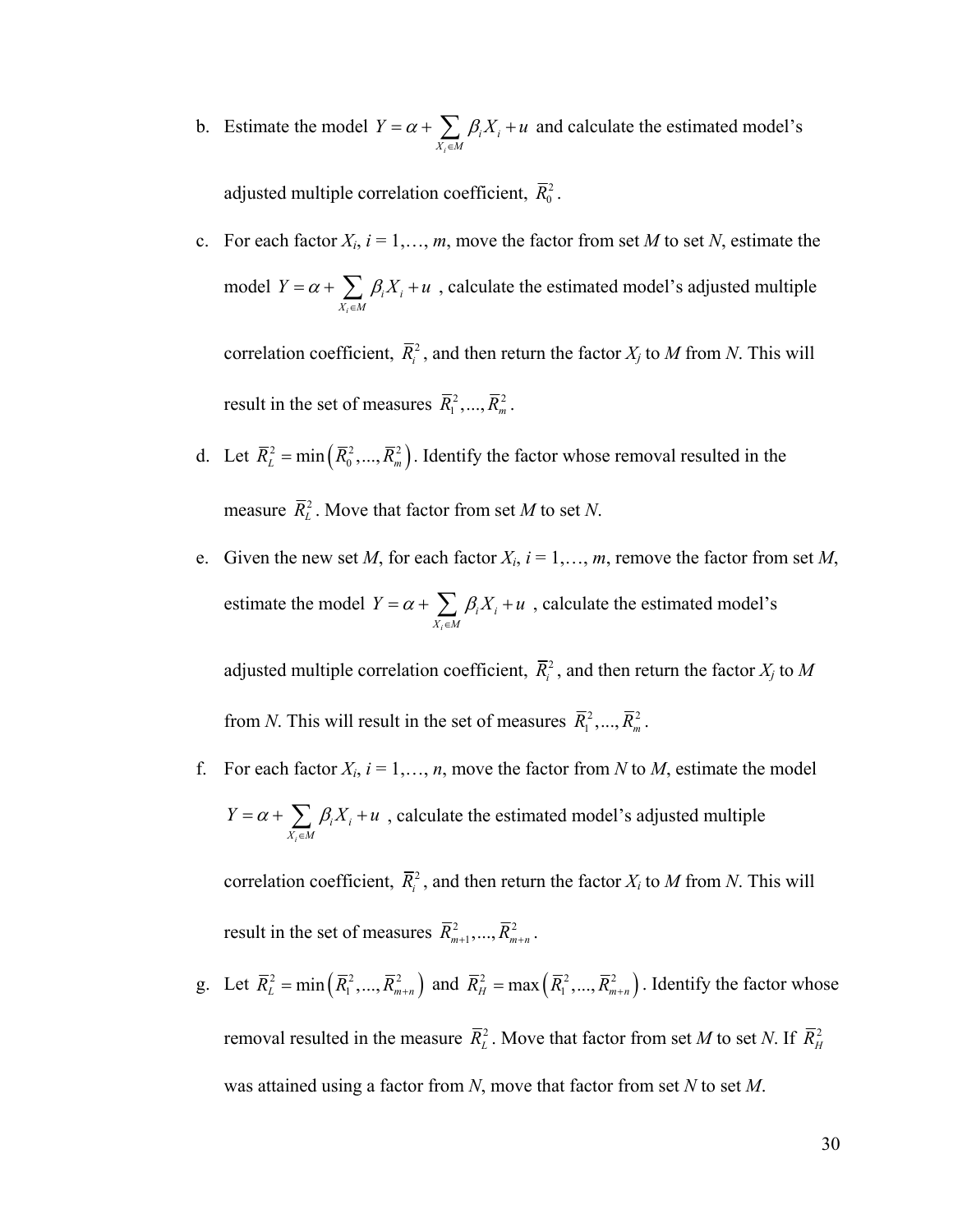- h. Repeat steps e through g until there is no further improvement in  $\overline{R}_{H}^{2}$ .
- i. Mark the factors in the model attained in step 5h as being "selected" by stepwise.
- 7. Repeat steps 1 through 6 six-hundred times.
- 8. Calculate the percentage of times that each factor is selected by EER, k-fold, and stepwise.

 Figure 20 shows the results of this comparison. For 30 factors, where the outcome variable is determined by the first three factors, stepwise correctly identified the first factor slightly less frequently than did EER (43% of the time versus 48% of the time). Stepwise correctly identified the second and third factors slightly more frequently than did EER (87% and 92% of the time versus 81% and 85% of the time). The k-fold criterion when applied to EASR identified the first three factors 53%, 63%, and 63% of the time, respectively. In this, the false positive error rate was comparable for EER and stepwise, and significantly worse for k-fold. EER erroneously identified the remaining factors as being significant, on average, 17% of the time versus 34% of the time for stepwise and 49% of the time for k-fold. This suggests that EER may be more powerful as a tool for eliminating factors from consideration.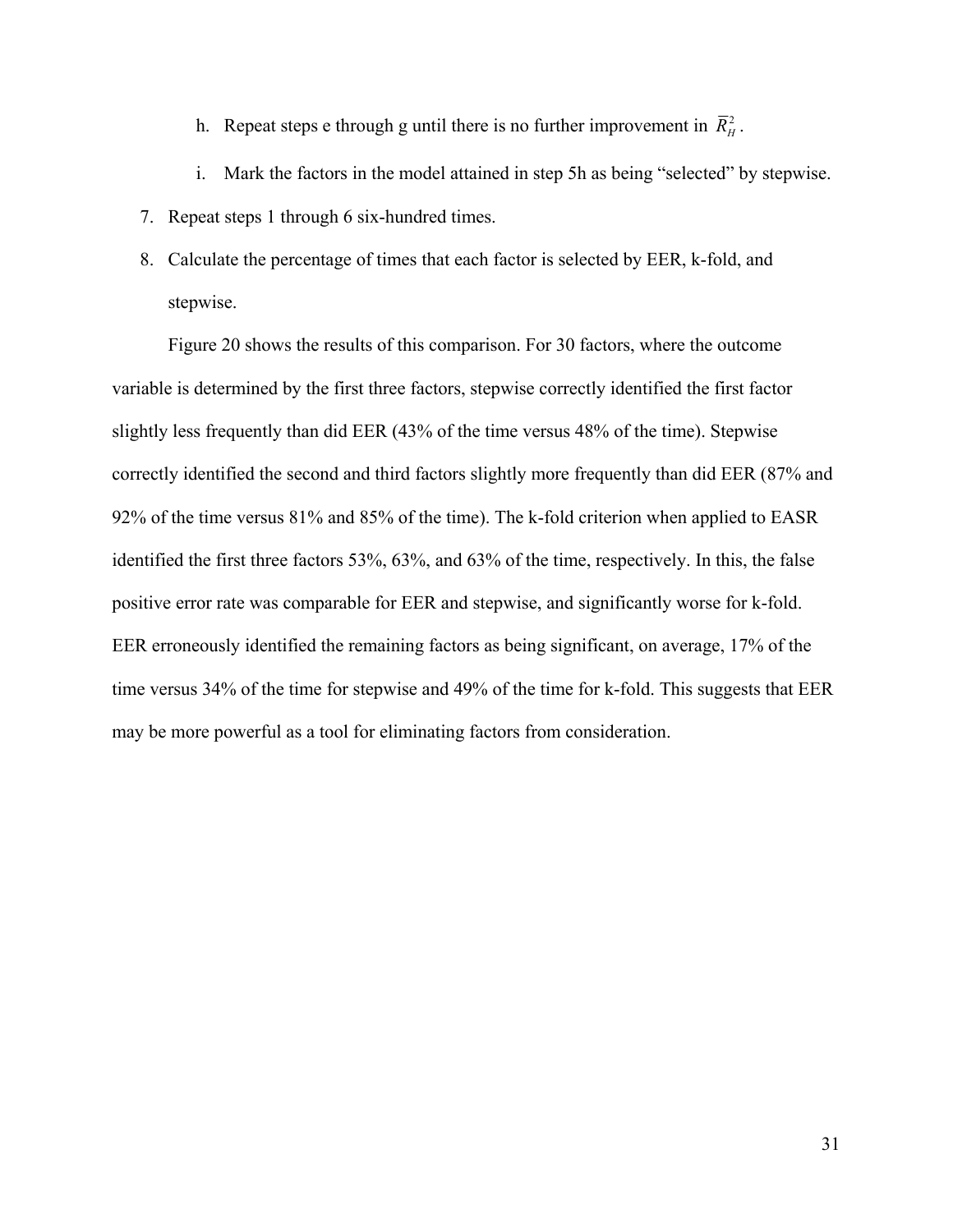

**Figure 20. Comparison of EER, Stepwise, and k-Fold Criterion** 

## **8. Applicability to Other Procedures and Drawbacks**

Ordinary least squares estimators belong to the class of maximum likelihood estimators.

The estimates are unbiased (i.e.,  $E(\hat{\beta}) = \beta$ ), consistent (i.e.,  $\lim_{N \to \infty} Pr(|\hat{\beta} - \beta| > \varepsilon) = 0$  for an arbitrarily small  $\varepsilon$ ), and efficient (i.e.,  $var(\hat{\beta}) < var(\tilde{\beta})$  where  $\tilde{\beta}$  is any linear, unbiased estimator of *β*. The ER procedure relies on the fact that parameter estimators are unbiased in extraneous variable cases though biased in varying directions across the omitted variable cases.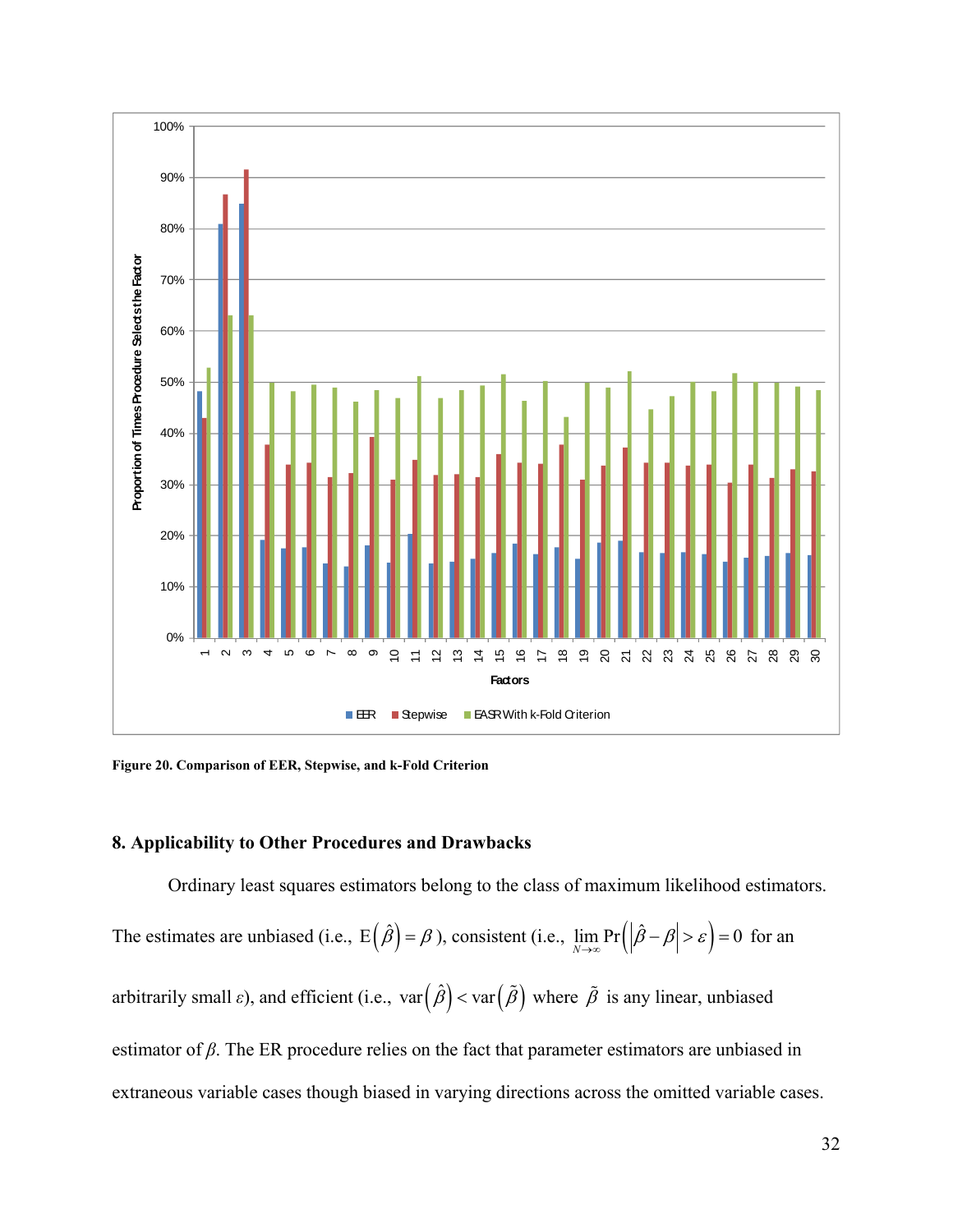In the case of limited dependent variable models (e.g., logit), parameter estimates are unbiased and consistent when the model is correctly specified. However, in the omitted variable case, logit slope coefficients are biased toward zero. For example, suppose the outcome variable,

*Y*, is determined by a latent variable *Y*<sup>\*</sup> such that 
$$
Y = \begin{cases} 1 \text{ iff } Y^* > 0 \\ 0 \text{ otherwise} \end{cases}
$$
. Suppose also that *Y*<sup>\*</sup> is

determined by the equation  $Y^* = \alpha + \beta_1 X_1 + \beta_2 X_2 + u$ . If we omit the factor  $X_2$  from the (logit) regression model, we estimate  $Y^* = \alpha + \beta_1^o X_1 + u$ . Yatchew and Griliches (1985) show that

$$
\beta_1^o = \frac{\beta_1}{\sqrt{1 + \frac{\beta_2^2 \sigma_{X_2}^2}{\sigma_u^2}}} < \beta_1
$$
\n(11)

As the denominator in (11) is strictly greater than zero, the estimator is biased toward zero. More importantly, the biased estimator has the same sign as the unbiased estimator. This violates all four of conditions in (6), any one of which would validate the ER procedure. However, while estimates of deterministic parameters are biased downward, estimates of nondeterministic parameters are randomly biased. For example, if *Y\** is determined by the equation  $Y^* = \alpha + \beta_1 X_1 + \beta_2 X_2 + u$  and we estimate  $Y^* = \alpha + \beta_1^0 X_1 + \beta_2^0 X_2 + u$ , we obtain

$$
\beta_1^o = \frac{\beta_1}{\sqrt{1 + \frac{\beta_2^2 \sigma_{X_2}^2}{\sigma_u^2}}} < \beta_1
$$
\n(12)

$$
\beta_3^o = \frac{\beta_3}{\sqrt{1 + \frac{\beta_2^2 \sigma_{X_2}^2}{\sigma_u^2}}} = 0
$$
\n(13)

Because  $X_3$  is extraneous,  $\beta_3$  is zero and so repeated estimates of  $\hat{\beta}_3^o$  will be randomly distributed around zero. In short, parameter estimates for deterministic factors will be: (1) unbiased in the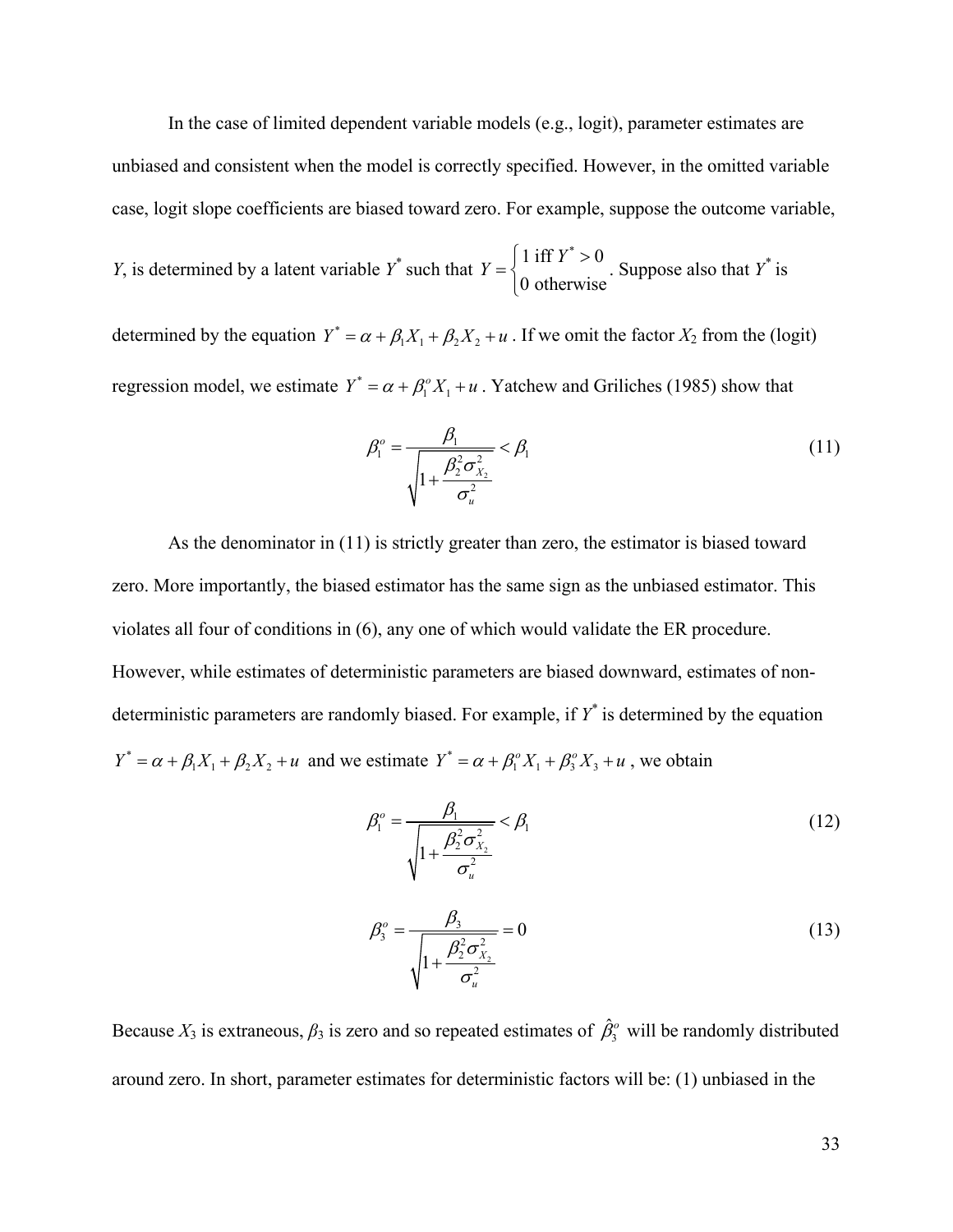correctly specified case, (2) unbiased in the extraneous variable case, and (3) biased toward zero in the omitted variable case. But, parameter estimates for spurious factors will be unbiased toward zero in all three cases. Hence, we can expect the cross-model chi-square statistics to work in the case of logit models, though likely in an asymptotic sense.

 One drawback of the ER (and EER) procedure is that the procedure may select a set of factors that, while individually passing the cross-model chi-square test, are not statistically significant when run together in a regression model. One possible explanation is that, within the confines of a single regression model, the error variance is large enough to drown out the explanatory power of a factor but, because the cross-model chi-square statistic is based on crossmodel information that has estimated and filtered out the error term, the factor appears significant. This is analogous to the gain in information obtained from employing panel data versus time series data (cf., Davies, 2006). A time series data set may measure the same phenomenon over the same time period as a panel data set, but because the panel data set also measures the phenomenon over multiple cross-sections, information across cross-sections can be used to mitigate the error variance within a given time period.

#### **9. Conclusion**

 The purpose of this analysis is to build on ASR by proposing a new procedure, ER, that combines ASR with a cross-model chi-square statistic that attempts to distinguish deterministic factors from spurious factors. Recognizing that, for large data sets, even ER is infeasible even with the application of super computation, this analysis further proposes an adaptation on ER, EER, which samples the space of possible regression models.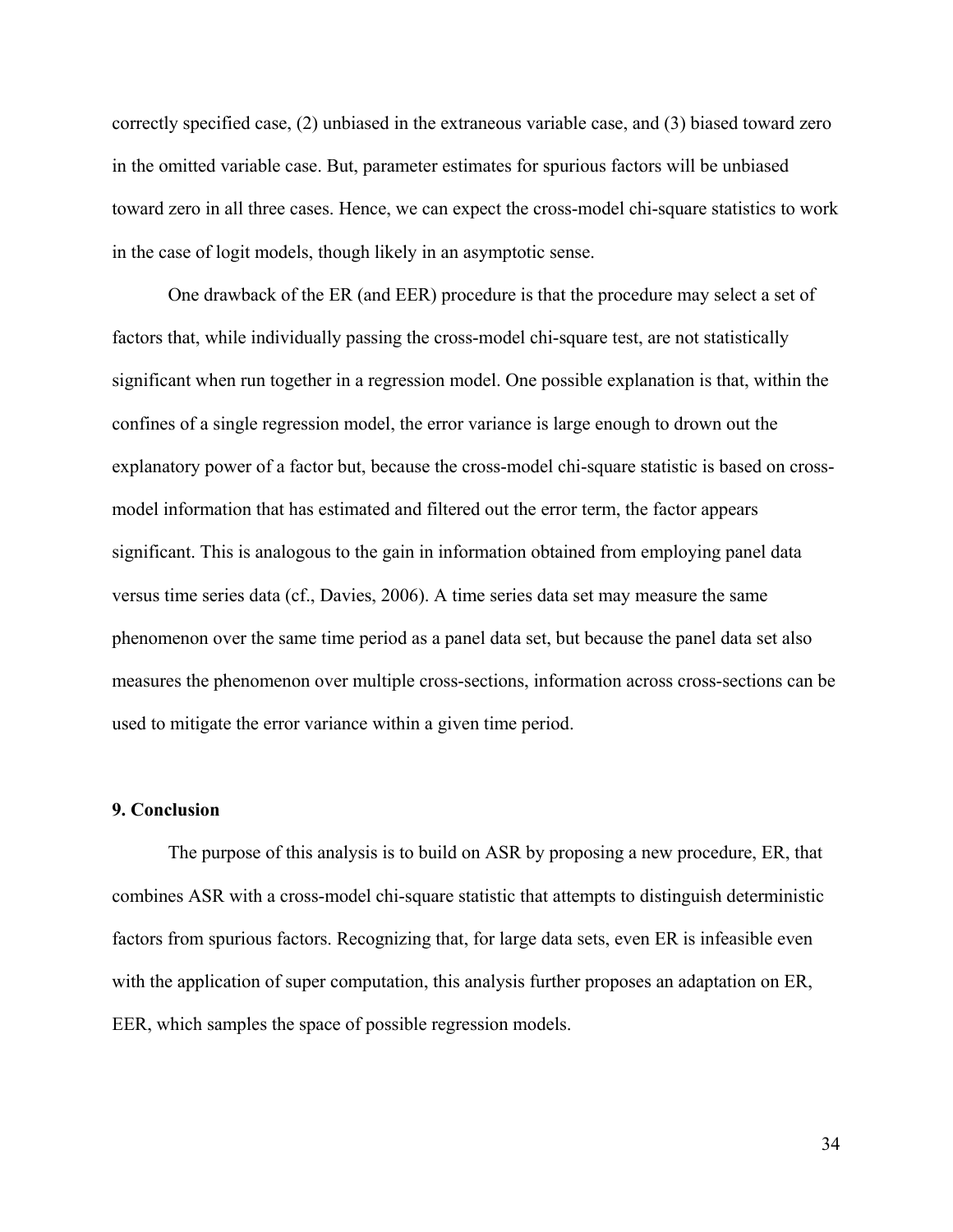This analysis (1) proves that, under conditions less stringent than the classical linear model conditions, the cross-model chi-square statistic is a reasonable measure for distinguishing between deterministic and spurious factors, (2) demonstrates via Monte-Carlo studies the likelihood of ER produce false positive and false negative results under conditions of varying numbers of factors in the data set, varying variance of the regression error, and varying choice of critical value, (3) proposes a procedure, EER, that estimates ER results via sampling a subset of the space of possible regression models, (4) demonstrates via Monte-Carlo studies the likelihood of EER producing false positive and false negative results under conditions of varying sample size, and varying number of factors in the deterministic equation, (5) compares EER model selection with backward stepwise and the k-fold criterion by via Monte-Carlo studies that apply the same data sets to all three procedures, and (6) demonstrates that EER avoids false positives and false negatives better than the k-fold criterion, avoids false positives approximately as well as stepwise, and avoids false negatives significantly better than stepwise.